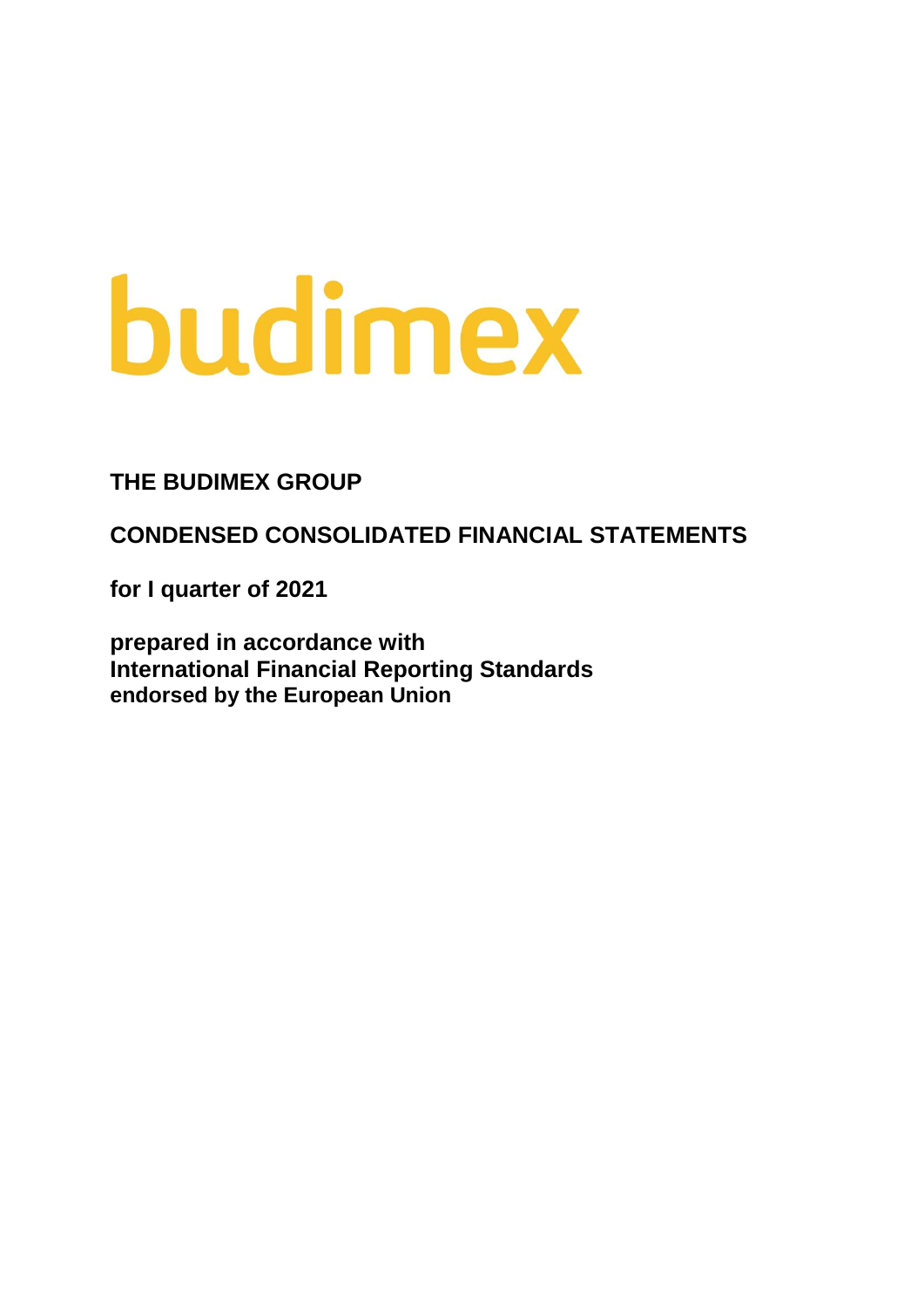# budimex

*(all amounts are expressed in PLN thousand)*

#### **Table of contents**

| 1.   |                                                                                                           |  |
|------|-----------------------------------------------------------------------------------------------------------|--|
| 1.1. |                                                                                                           |  |
| 1.2. |                                                                                                           |  |
| 1.3. | Description of the changes in the composition of the Group together with the indication of their          |  |
|      |                                                                                                           |  |
| 2.   |                                                                                                           |  |
| 3.   |                                                                                                           |  |
| 3.1. | Accounting policies and basis of preparing the consolidated financial statements of the Budimex           |  |
|      |                                                                                                           |  |
| 3.2. |                                                                                                           |  |
| 4.   | Net sales of finished goods and services, selling expenses, administrative expenses and profitability  15 |  |
| 5.   |                                                                                                           |  |
| 6.   |                                                                                                           |  |
| 7.   |                                                                                                           |  |
| 8.   |                                                                                                           |  |
| 9.   | Revenue from sale of finished goods, services, goods for resale and raw materials, by category  20        |  |
| 9.1. |                                                                                                           |  |
| 9.2. |                                                                                                           |  |
| 9.3. |                                                                                                           |  |
| 10.  |                                                                                                           |  |
| 11.  | Factors which will affect results achieved by the Group in a period covering at least the next quarter 22 |  |
| 12.  | Description of significant achievements or failures of the Budimex Group in the I quarter of 2021, key    |  |
|      | events concerning the Group's operations and significant events after 31 March 2021  22                   |  |
| 13.  |                                                                                                           |  |
| 14.  | The Management Board's position on the feasibility of results stated in the financial forecasts           |  |
|      | published earlier for the year in view of the financial results presented in the quarterly report in      |  |
|      |                                                                                                           |  |
| 15.  | Statement of ownership of shares of Budimex SA or rights to such shares (options) held by the             |  |
|      | managing or supervisory persons of Budimex SA as at the date of publication of this report together       |  |
|      |                                                                                                           |  |
| 16.  | Proceedings pending as at 31 March 2021 before court, competent arbitration body or any public            |  |
|      |                                                                                                           |  |
| 17.  |                                                                                                           |  |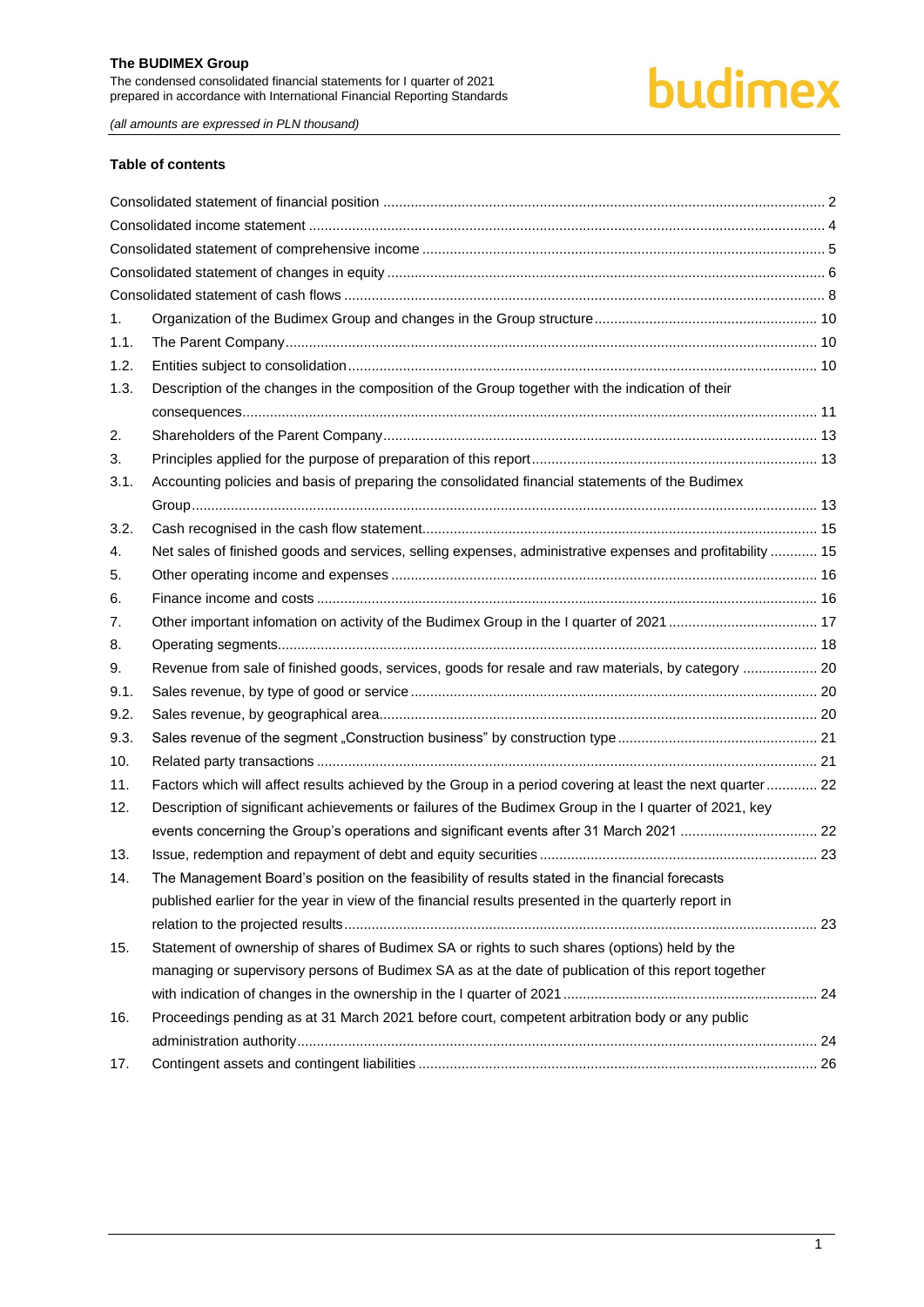

*(all amounts are expressed in PLN thousand)*

# <span id="page-2-0"></span>**Consolidated statement of financial position**

| <b>ASSETS</b>                                                | <b>31 March 2021</b><br>not audited | 31 December 2020<br>audited |
|--------------------------------------------------------------|-------------------------------------|-----------------------------|
| Non-currents (long-term) assets                              |                                     |                             |
| Property, plant and equipment                                | 533 930                             | 548 812                     |
|                                                              |                                     |                             |
| Investment properties                                        |                                     | 9876                        |
| Intangible assets                                            | 157 687                             | 162 030                     |
| Goodwill of subordinated entities                            | 168 508                             | 168 508                     |
| Investments in equity accounted entities                     | 2 2 6 7                             | 2 2 2 1                     |
| Investments in equity instruments                            | 10 252                              | 6922                        |
| Retentions for construction contracts                        | 39 0 26                             | 40 843                      |
| Trade and other receivables                                  | 27 5 66                             | 28 550                      |
| Receivables from service concession agreement                | 46 649                              | 46 654                      |
| Other financial assets                                       | 67                                  |                             |
| Deferred tax assets                                          | 542 879                             | 521 851                     |
| Total non-current (long-term) assets - continuing activities | 1 528 831                           | 1 536 267                   |
| <b>Current (short-term) assets</b>                           |                                     |                             |
|                                                              |                                     |                             |
| Inventories                                                  | 394 366                             | 1 998 255                   |
| Trade and other receivables                                  | 738 242                             | 918 039                     |
| Retentions for construction contracts                        | 36 595                              | 28 770                      |
| Valuation of construction contracts                          | 570 099                             | 594 315                     |
| Current tax assets                                           | 38                                  | 338                         |
| Other financial assets                                       | 1753                                | 1858                        |
| Cash and cash equivalents                                    | 2 333 831                           | 2 384 398                   |
| Total current (short-term) assets - continuing activities    | 4 074 924                           | 5925973                     |
| Assets of discontinued operations                            | 2 142 390                           |                             |
| <b>TOTAL ASSETS</b>                                          | 7 746 145                           | 7462240                     |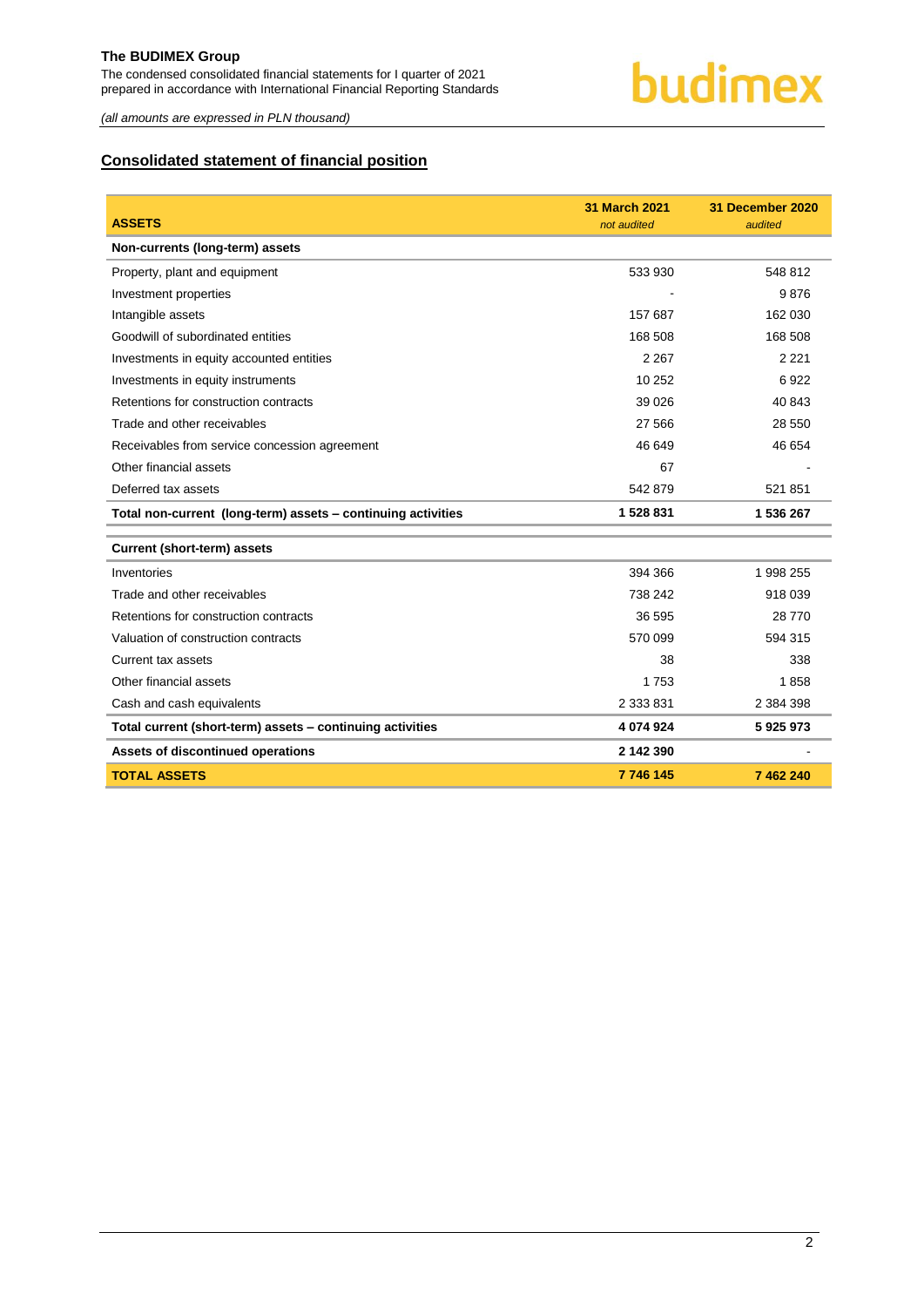The condensed consolidated financial statements for I quarter of 2021 prepared in accordance with International Financial Reporting Standards



*(all amounts are expressed in PLN thousand)*

# **Consolidated statement of financial position (cont.)**

| <b>EQUITY AND LIABILITIES</b>                                       | <b>31 March 2021</b><br>not audited | 31 December 2020<br>audited |
|---------------------------------------------------------------------|-------------------------------------|-----------------------------|
| <b>Equity</b>                                                       |                                     |                             |
| Issued capital                                                      | 145 848                             | 145 848                     |
| Share premium                                                       | 87 163                              | 87 163                      |
| Other reserves                                                      | (139)                               | (139)                       |
| Cumulative translation differences                                  | 5510                                | 6473                        |
| Retained earnings                                                   | 977 521                             | 910 006                     |
| Shareholders' equity attributable to the shareholders of the Parent | 1 215 903                           | 1 149 351                   |
| Equity attributable to non-controlling interests                    | 41829                               | 37920                       |
| <b>Total equity</b>                                                 | 1 257 732                           | 1 187 271                   |
| <b>Liabilities</b>                                                  |                                     |                             |
| Non-current (long-term) liabilities                                 |                                     |                             |
| Loans, borrowings and other external sources of finance             | 206 982                             | 261 663                     |
| Retentions for construction contracts                               | 232 075                             | 240 263                     |
| Provision for long-term liabilities and other charges               | 563 433                             | 593 398                     |
| Retirement benefits and similar obligations                         | 17620                               | 18 505                      |
| Other financial liabilities                                         | 21 398                              | 21 264                      |
| Deferred tax liabilities                                            | 3737                                | 4 642                       |
| Total non-current (long-term) liabilities - continuing activities   | 1 045 245                           | 1 139 735                   |
| <b>Current (short-term) liabilities</b>                             |                                     |                             |
| Loans, borrowings and other external sources of finance             | 89 013                              | 189 067                     |
| Trade and other payables                                            | 1496 106                            | 1 371 850                   |
| Retentions for construction contracts                               | 202 860                             | 216 458                     |
| Provisions for construction contract losses                         | 348 688                             | 310 441                     |
| Valuation of construction contracts                                 | 1 315 370                           | 1 302 164                   |
| Deferred income                                                     | 361 878                             | 1469626                     |
| Provision for short-term liabilities and other charges              | 224 347                             | 227 111                     |
| Current tax liability                                               | 52 881                              | 44 815                      |
| Retirement benefits and similar obligations                         | 1611                                | 1 6 2 3                     |
| Other financial liabilities                                         | 2 2 0 1                             | 2079                        |
| Total current (short-term) liabilities - continuing activities      | 4 094 955                           | 5 135 234                   |
| Liabilities of discontinued operations                              | 1 348 213                           |                             |
| <b>Total liabilities</b>                                            | 6 488 413                           | 6 274 969                   |
| <b>TOTAL EQUITY AND LIABILITIES</b>                                 | 7 746 145                           | 7 462 240                   |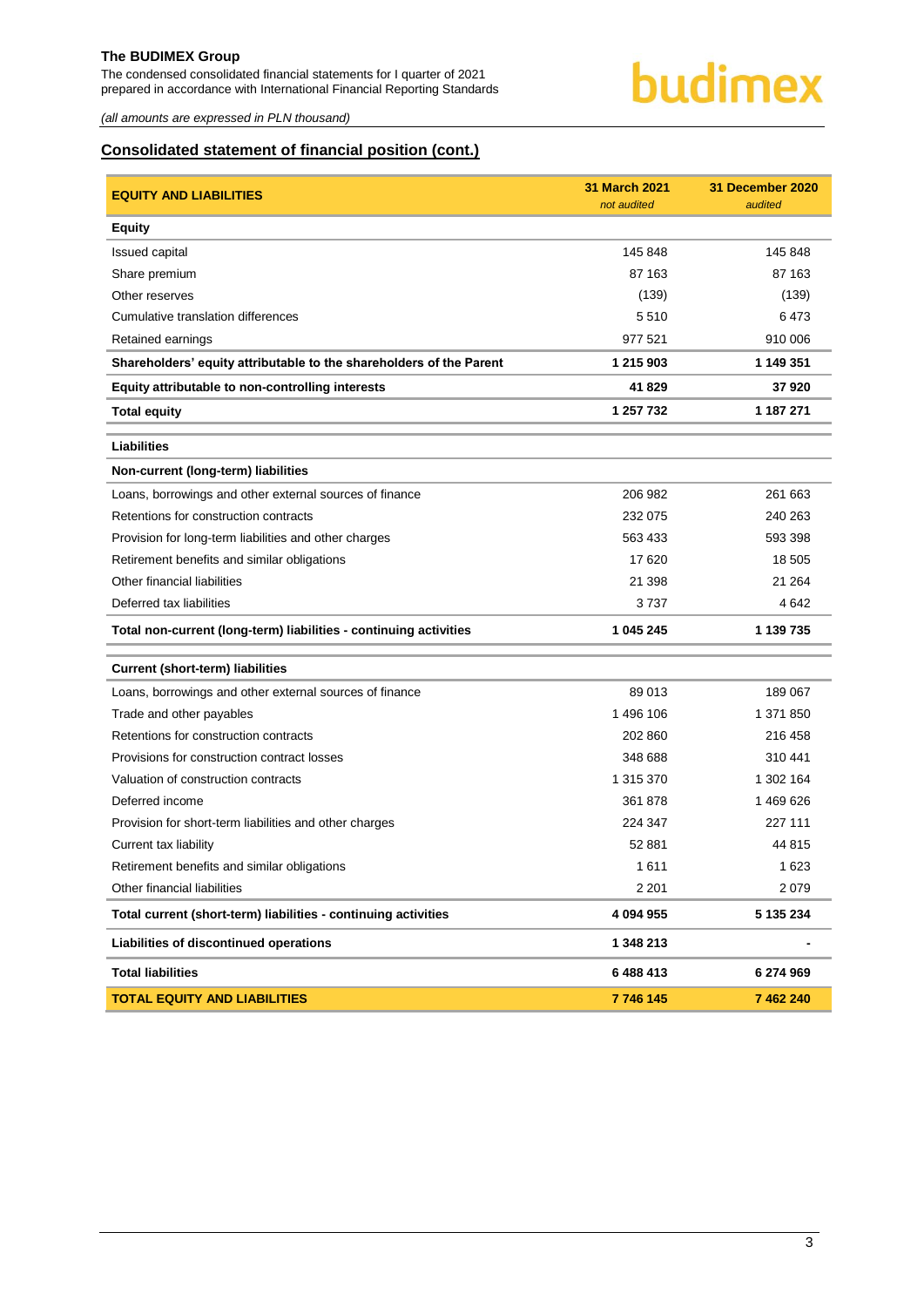The condensed consolidated financial statements for I quarter of 2021 prepared in accordance with International Financial Reporting Standards

*(all amounts are expressed in PLN thousand)*

# <span id="page-4-0"></span>**Consolidated income statement**

|                                                                                                                   |             | 3-month period ended 31 March |                  |  |  |
|-------------------------------------------------------------------------------------------------------------------|-------------|-------------------------------|------------------|--|--|
|                                                                                                                   | <b>Note</b> | 2021                          | 2020<br>restated |  |  |
|                                                                                                                   |             | not audited                   |                  |  |  |
| <b>Continuing operations</b>                                                                                      |             |                               |                  |  |  |
| Net sales of finished goods, goods for resale, raw materials and services                                         | 4, 9        | 1 244 786                     | 1469988          |  |  |
| Cost of finished goods, goods for resale, raw materials and services sold                                         |             | (1148071)                     | (1359981)        |  |  |
| Gross profit on sales                                                                                             |             | 96 715                        | 110 007          |  |  |
| Selling expenses                                                                                                  | 4           | (2728)                        | (2685)           |  |  |
| Administrative expenses                                                                                           | 4           | (60148)                       | (54881)          |  |  |
| Other operating income                                                                                            | 5           | 35 182                        | 23 122           |  |  |
| Other operating expenses                                                                                          | 5           | (6 206)                       | (34727)          |  |  |
| <b>Operating profit</b>                                                                                           |             | 62 815                        | 40 836           |  |  |
| Finance income                                                                                                    | 6           | 2935                          | 7 3 8 5          |  |  |
| Finance costs                                                                                                     | 6           | (11058)                       | (12349)          |  |  |
| Share in net profits of equity accounted subordinates                                                             |             | 46                            | 20               |  |  |
| <b>Gross profit</b>                                                                                               |             | 54 738                        | 35892            |  |  |
| Income tax                                                                                                        | 7           | (8346)                        | (5671)           |  |  |
| Net profit from continuing operations                                                                             |             | 46 392                        | 30 221           |  |  |
| Net profit/ (loss) from discontinued operations                                                                   |             | 25 032                        | (6259)           |  |  |
| Net profit for the period                                                                                         |             | 71 4 24                       | 23 962           |  |  |
| of which:                                                                                                         |             |                               |                  |  |  |
| Attributable to the shareholders of the Parent, of which:                                                         |             | 67515                         | 22 059           |  |  |
| from continuing operations                                                                                        |             | 42 483                        | 28 318           |  |  |
| from discontinued operations                                                                                      |             | 25 032                        | (6259)           |  |  |
| Attributable to non-controlling interests, of which:                                                              |             | 3 9 0 9                       | 1903             |  |  |
| from continuing operations                                                                                        |             | 3909                          | 1903             |  |  |
| from discontinued operations                                                                                      |             | $\overline{\phantom{a}}$      | $\overline{a}$   |  |  |
|                                                                                                                   |             |                               |                  |  |  |
| Basic and diluted earnings (loss) per share attributable<br>to the shareholders of the Parent (in PLN), of which: |             | 2.64                          | 0.86             |  |  |

| from continuing operations   | .6F |  |
|------------------------------|-----|--|
| from discontinued operations | -98 |  |
|                              |     |  |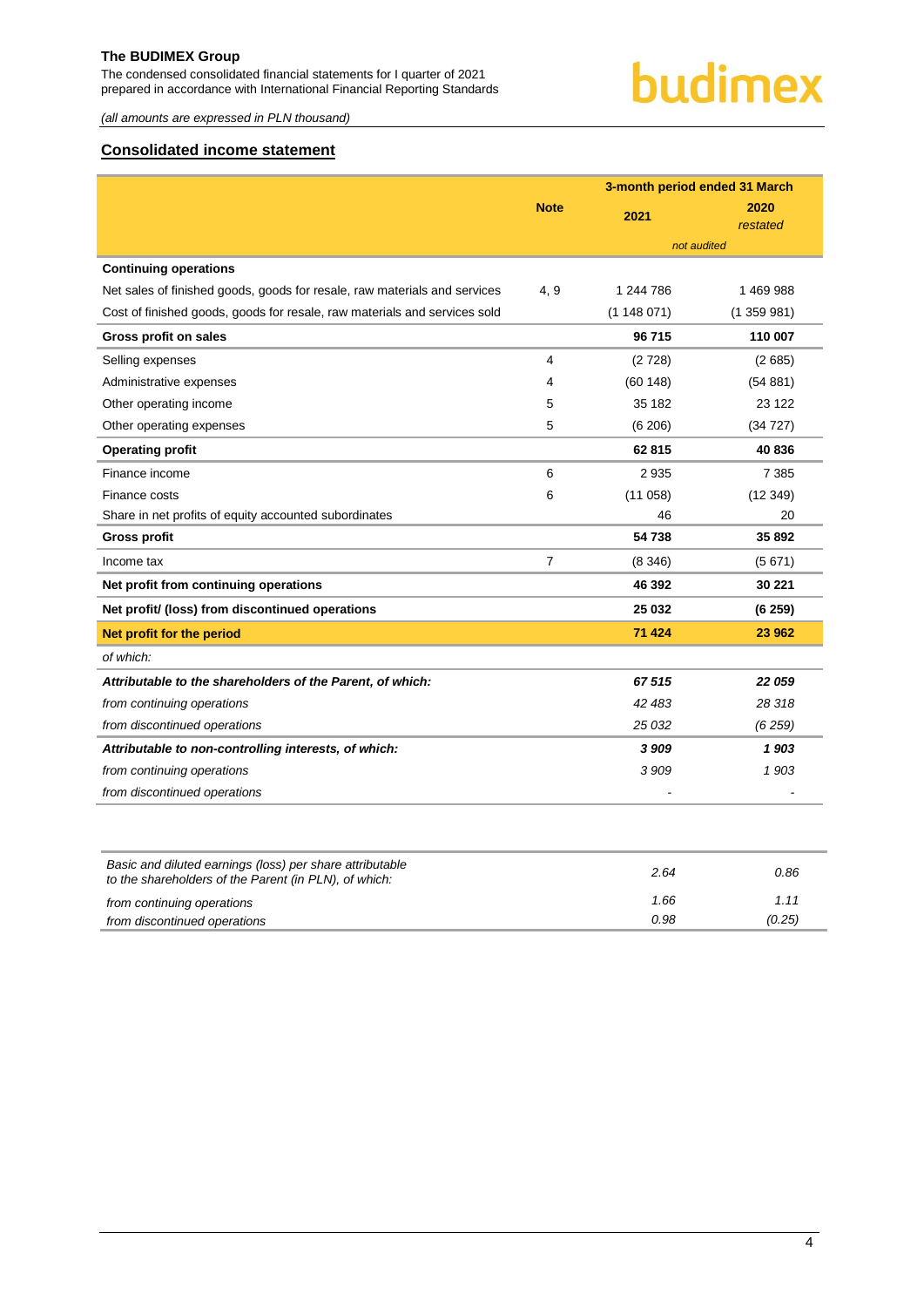The condensed consolidated financial statements for I quarter of 2021 prepared in accordance with International Financial Reporting Standards



*(all amounts are expressed in PLN thousand)*

# <span id="page-5-0"></span>**Consolidated statement of comprehensive income**

|                                                                                     | 3-month period ended 31 March |                  |
|-------------------------------------------------------------------------------------|-------------------------------|------------------|
|                                                                                     | 2021                          | 2020<br>restated |
|                                                                                     | not audited                   |                  |
| Net profit for the period                                                           | 71 4 24                       | 23 962           |
| Other comprehensive income which:                                                   |                               |                  |
| Items to be reclassified to profit or loss upon satisfaction of certain conditions: |                               |                  |
| Cumulative translation differences                                                  | (963)                         | 1687             |
| Income tax related to components of other comprehensive income                      |                               |                  |
| Items not to be subsequently reclassified to profit or loss:                        |                               |                  |
| Actuarial gains/(losses)                                                            |                               |                  |
| Income tax related to components of other comprehensive income                      |                               |                  |
| Other comprehensive income                                                          | (963)                         | 1687             |
| Total comprehensive income for the period, of which:                                | 70 461                        | 25 649           |
| Total comprehensive incomes from continuing operations for the period               | 45 4 29                       | 31 908           |
| Total comprehensive incomes from discontinued operations for the period             | 25 0 32                       | (6259)           |
| Of which:                                                                           |                               |                  |
| Attributable to the shareholders of the Parent, of which                            | 66 552                        | 23 746           |
| from continuing operations                                                          | 41 520                        | 30 005           |
| from discontinued operations                                                        | 25 032                        | (6259)           |
| Attributable to non-controlling interests                                           | 3 9 0 9                       | 1903             |
| from continuing operations                                                          | 3 9 0 9                       | 1903             |
| from discontinued operations                                                        |                               |                  |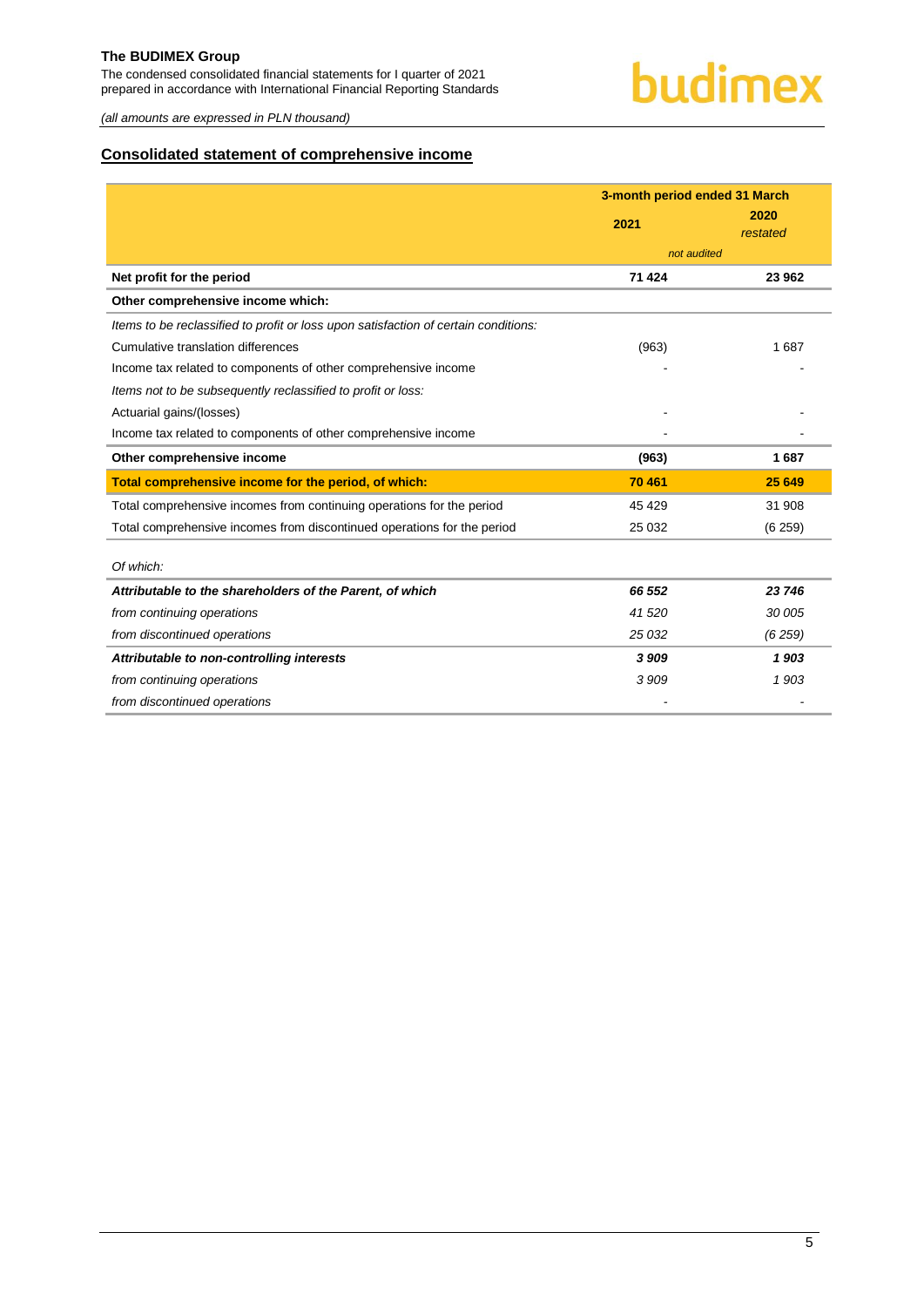The condensed consolidated financial statements for I quarter of 2021 prepared in accordance with International Financial Reporting Standards

*(all amounts are expressed in PLN thousand)*



## **Consolidated statement of changes in equity**

<span id="page-6-0"></span>

|                                                   |                       |                          | Equity attributable to the shareholders of the Parent |                                    |                                                 |                 |           | Non-<br>controlling<br><i>interests</i> | <b>Total equity</b> |  |  |
|---------------------------------------------------|-----------------------|--------------------------|-------------------------------------------------------|------------------------------------|-------------------------------------------------|-----------------|-----------|-----------------------------------------|---------------------|--|--|
|                                                   |                       |                          |                                                       | <b>Other reserves</b>              |                                                 | <b>Retained</b> |           |                                         |                     |  |  |
|                                                   | <b>Issued capital</b> | <b>Share</b><br>premium  | Share-based<br>payments                               | <b>Actuarial</b><br>gains/(losses) | <b>Cumulative</b><br>translation<br>differences |                 |           | earnings                                | <b>Total</b>        |  |  |
|                                                   |                       |                          |                                                       |                                    |                                                 |                 |           |                                         |                     |  |  |
| Balance as at 1 January 2021<br>audited           | 145 848               | 87 163                   | 7 1 7 1                                               | (7310)                             | 6473                                            | 910 006         | 1 149 351 | 37920                                   | 1 187 271           |  |  |
| Profit for the period                             | $\blacksquare$        | $\blacksquare$           | $\sim$                                                | $\blacksquare$                     | $\sim$                                          | 67 515          | 67 515    | 3 9 0 9                                 | 71 424              |  |  |
| Other comprehensive income                        | $\blacksquare$        | $\blacksquare$           | $\sim$                                                | $\sim$                             | (963)                                           | $\sim$          | (963)     | $\sim$                                  | (963)               |  |  |
| Total comprehensive income for<br>the period      | $\blacksquare$        | $\overline{\phantom{a}}$ | $\blacksquare$                                        | $\blacksquare$                     | (963)                                           | 67 515          | 66 552    | 3 9 0 9                                 | 70 461              |  |  |
| <b>Balance as at 31 March 2021</b><br>not audited | 145 848               | 87 163                   | 7 1 7 1                                               | (7310)                             | 5 5 1 0                                         | 977 521         | 1 215 903 | 41 829                                  | 1 257 732           |  |  |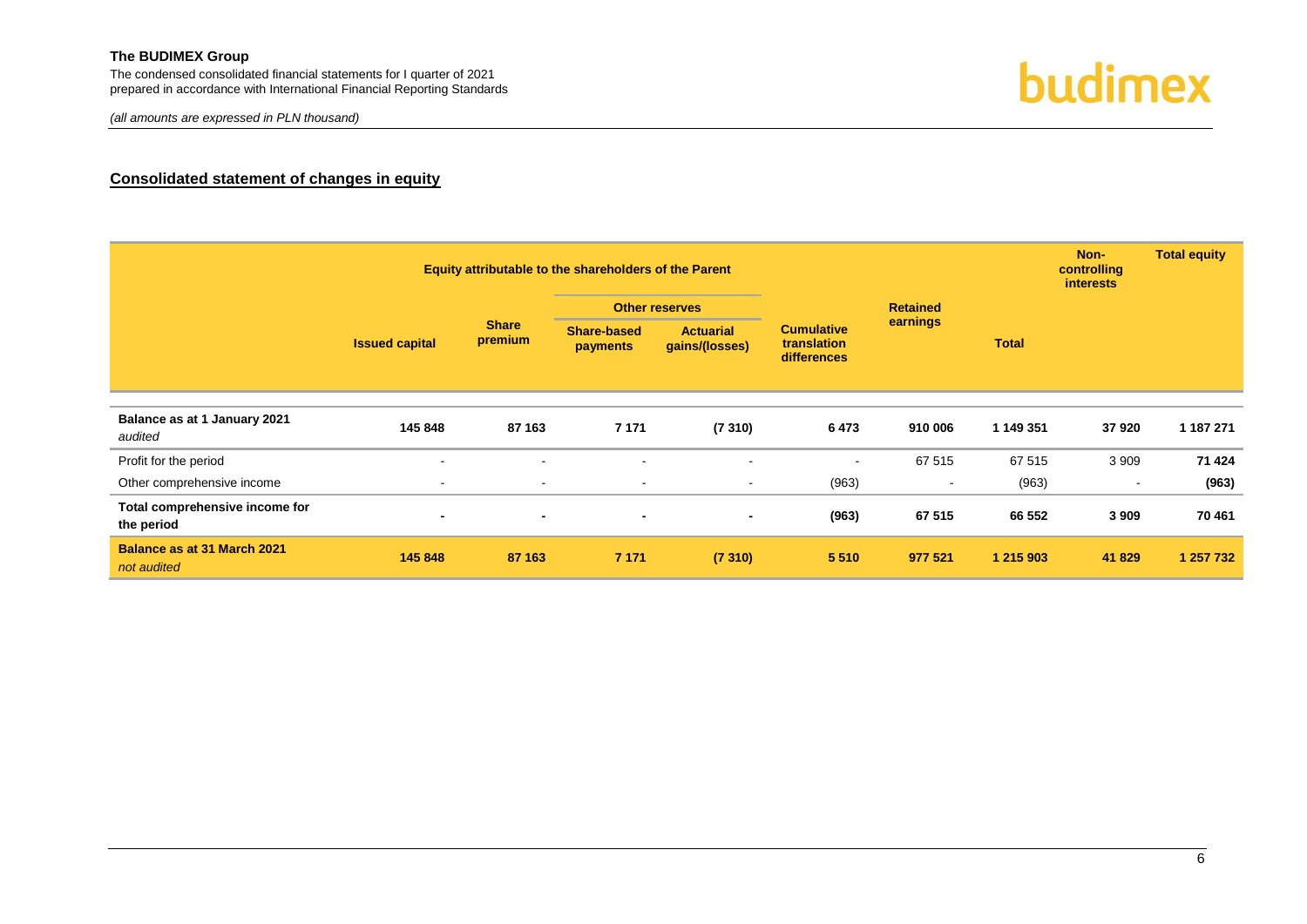The condensed consolidated financial statements for I quarter of 2021 prepared in accordance with International Financial Reporting Standards



*(all amounts are expressed in PLN thousand)*

#### **Consolidated statement of changes in equity (cont.)**

|                                                        | Equity attributable to the shareholders of the Parent Company |                              |                                |                                    |                                                 | Non-<br>controlling<br><b>interests</b> |              | <b>Total equity</b> |           |
|--------------------------------------------------------|---------------------------------------------------------------|------------------------------|--------------------------------|------------------------------------|-------------------------------------------------|-----------------------------------------|--------------|---------------------|-----------|
|                                                        |                                                               |                              | <b>Other reserves</b>          |                                    |                                                 | <b>Retained</b>                         |              |                     |           |
|                                                        | <b>Issued capital</b>                                         | <b>Share premium</b>         | <b>Share-based</b><br>payments | <b>Actuarial</b><br>gains/(losses) | <b>Cumulative</b><br>translation<br>differences | earnings                                | <b>Total</b> |                     |           |
| Balance as at 1 January 2020<br>audited                | 145 848                                                       | 87 163                       | 7 1 7 1                        | (5991)                             | 7 000                                           | 566 958                                 | 808 149      | 28 4 91             | 836 640   |
| Profit for the period                                  | $\blacksquare$                                                | $\blacksquare$               | $\blacksquare$                 |                                    | $\blacksquare$                                  | 22 059                                  | 22 059       | 1 9 0 3             | 23 962    |
| Other comprehensive income                             |                                                               | $\blacksquare$               | $\blacksquare$                 |                                    | 1687                                            | $\blacksquare$                          | 1687         |                     | 1687      |
| Total comprehensive income for<br>the period           | $\blacksquare$                                                |                              | $\blacksquare$                 |                                    | 1687                                            | 22 059                                  | 23 746       | 1903                | 25 649    |
| Balance as at 31 March 2020<br>not audited             | 145 848                                                       | 87 163                       | 7 1 7 1                        | (5991)                             | 8687                                            | 589 017                                 | 831 895      | 30 394              | 862 289   |
| Profit for the period                                  |                                                               |                              |                                |                                    |                                                 | 437 406                                 | 437 406      | 10 0 26             | 447 432   |
| Other comprehensive income                             | $\blacksquare$                                                | $\blacksquare$               | $\blacksquare$                 | (1319)                             | (2 214)                                         | $\sim$                                  | (3533)       | $\blacksquare$      | (3533)    |
| Total comprehensive income for<br>the period           |                                                               | $\qquad \qquad \blacksquare$ | $\blacksquare$                 | (1319)                             | (2214)                                          | 437 406                                 | 433 873      | 10 0 26             | 443 899   |
| Payment of dividend by Budimex SA                      | $\blacksquare$                                                | $\blacksquare$               | $\blacksquare$                 | $\sim$                             | $\blacksquare$                                  | (116 417)                               | (116 417)    | $\mathbf{r}$        | (116 417) |
| Payment of dividend to non-controlling<br>shareholders |                                                               |                              | -                              |                                    |                                                 |                                         |              | (2500)              | (2500)    |
| <b>Balance as at 31 December 2020</b><br>audited       | 145 848                                                       | 87 163                       | 7 1 7 1                        | (7310)                             | 6 4 7 3                                         | 910 006                                 | 1 149 351    | 37920               | 1 187 271 |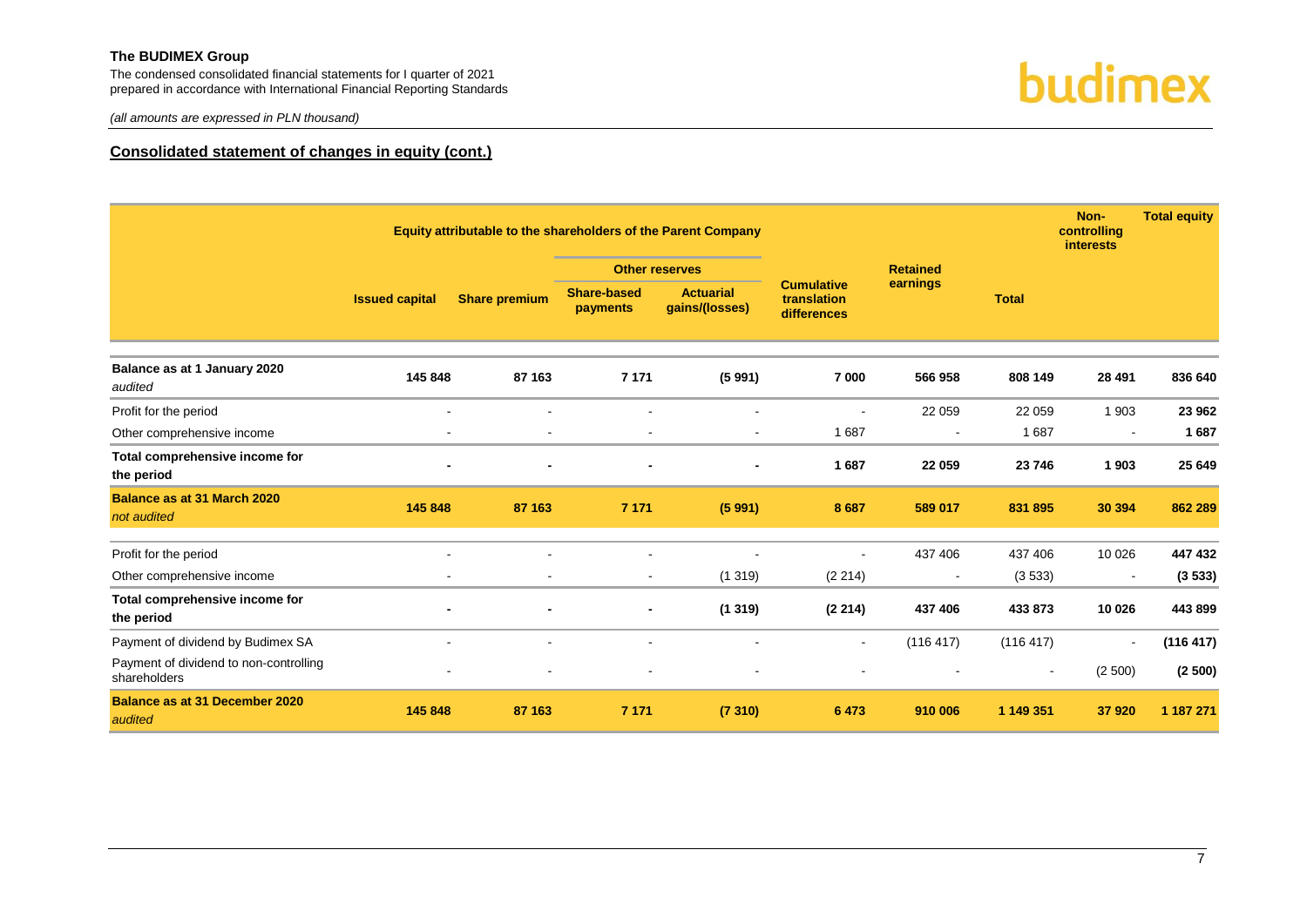The condensed consolidated financial statements for I quarter of 2021 prepared in accordance with International Financial Reporting Standards

# budimex

*(all amounts are expressed in PLN thousand)*

# <span id="page-8-0"></span>**Consolidated statement of cash flows**

|                                                                                                        | 3-month period ended 31 March |           |  |
|--------------------------------------------------------------------------------------------------------|-------------------------------|-----------|--|
|                                                                                                        | 2021                          | 2020      |  |
|                                                                                                        | not audited                   |           |  |
| <b>CASH FLOW FROM OPERATING ACTIVITIES</b>                                                             |                               |           |  |
| <b>Gross profit</b>                                                                                    | 85759                         | 28 214    |  |
| from continuing operations                                                                             | 54 738                        | 35892     |  |
| from discontinued operations                                                                           | 31 0 21                       | (7678)    |  |
| <b>Adjustments for:</b>                                                                                |                               |           |  |
| Depreciation/ amortization                                                                             | 36 179                        | 32 268    |  |
| Share in net (profits) of equity accounted companies                                                   | (46)                          | (20)      |  |
| Foreign exchange (gains)/ losses                                                                       | (27)                          | (4329)    |  |
| Interest and shares in profits (dividends)                                                             | 1823                          | 2 3 1 2   |  |
| (Profit)/ loss on investing activities                                                                 | (95)                          | (590)     |  |
| Change in valuation of derivative financial instruments                                                | 172                           | 453       |  |
| Change in provisions and liabilities arising from retirement benefits and similar<br>obligations       | 10 369                        | 36 375    |  |
| Other adjustments                                                                                      | (1019)                        | 1655      |  |
| Operating profit before changes in working capital                                                     | 133 115                       | 96 338    |  |
| Change in receivables and retentions for construction contracts                                        | 159 601                       | 274 345   |  |
| Change in inventories                                                                                  | (48904)                       | (120 872) |  |
| Change in retentions for construction contracts and in liabilities, except for loans<br>and borrowings | 123729                        | (41284)   |  |
| Change in deferred income                                                                              | 15 243                        | 394 312   |  |
| Change in valuation of construction contracts and in provision for losses                              | 75 669                        | (116 899) |  |
| Change in cash and cash equivalents of restricted use                                                  | 20810                         | (118600)  |  |
| Cash flow from operating activities                                                                    | 479 263                       | 367 340   |  |
| Income tax paid                                                                                        | (30298)                       | (18057)   |  |
| <b>NET CASH FROM OPERATING ACTIVITIES</b>                                                              | 448 965                       | 349 283   |  |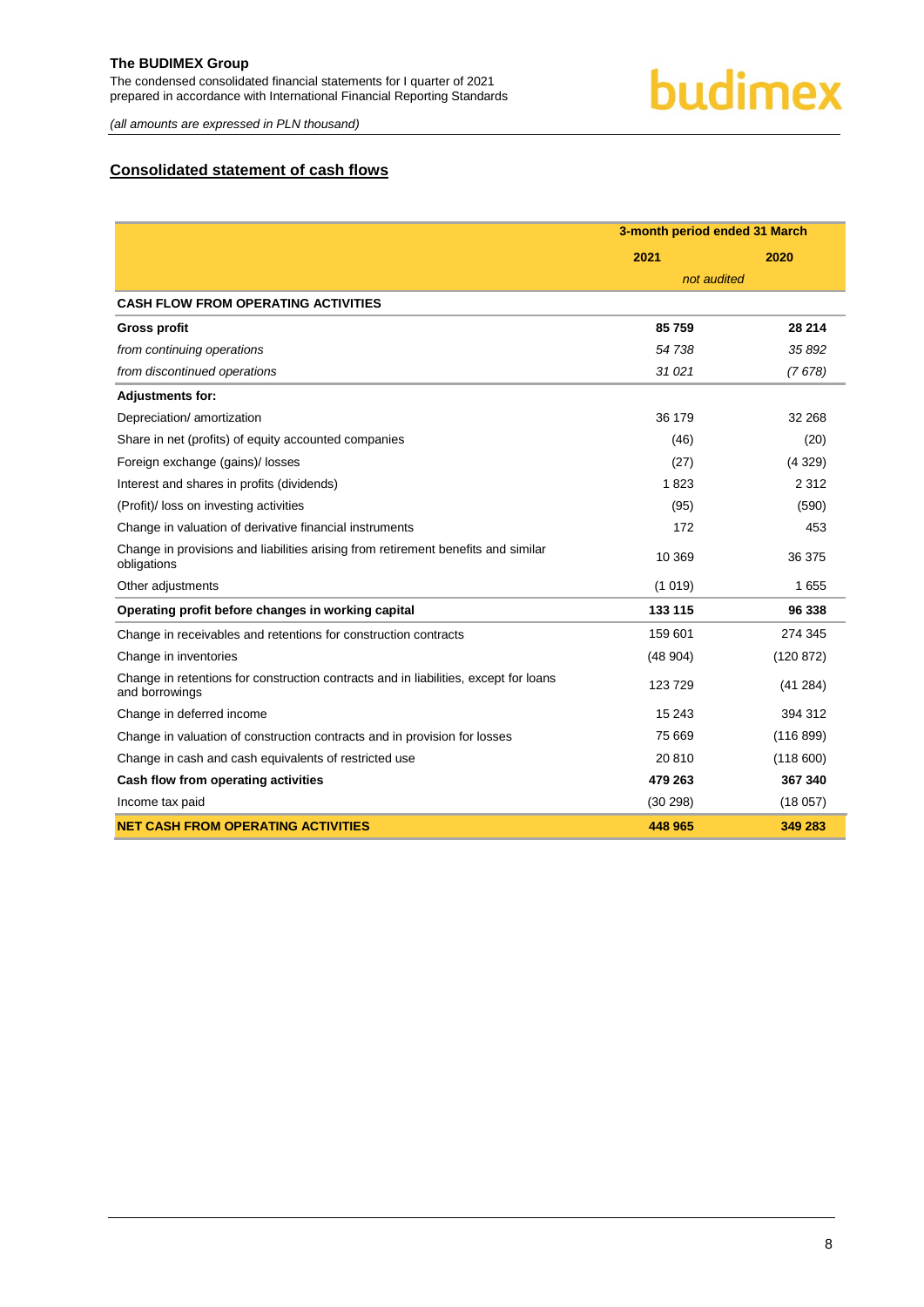*(all amounts are expressed in PLN thousand)*

# **Consolidated statement of cash flows (cont.)**

|                                                                           | 3-month period ended 31 March |           |  |
|---------------------------------------------------------------------------|-------------------------------|-----------|--|
|                                                                           | 2021                          | 2020      |  |
|                                                                           | not audited                   |           |  |
| <b>CASH FLOW FROM INVESTING ACTIVITIES</b>                                |                               |           |  |
| Proceeds from sale of intangible assets and property, plant and equipment | 423                           | 2 2 0 8   |  |
| Purchase of intangible assets and property, plant and equipment           | (14460)                       | (15278)   |  |
| Deposit received against the future sale of subsidiary                    | 10 000                        |           |  |
| Purchase of shares in unconsolidated subsidiaries                         | (3330)                        |           |  |
| Purchase of bonds issued by banks                                         |                               | (134392)  |  |
| Proceeds from bonds issued by banks                                       |                               | 119588    |  |
| Interest received                                                         |                               | 412       |  |
| <b>NET CASH USED IN INVESTING ACTIVITIES</b>                              | (7367)                        | (27462)   |  |
| <b>CASH FLOW FROM FINANCING ACTIVITIES</b>                                |                               |           |  |
| Repayment of loans and borrowings                                         | (5563)                        | (2 220)   |  |
| Loans and borrowings received                                             |                               | 12 107    |  |
| Payment of lease liabilities                                              | (73674)                       | (19 200)  |  |
| Interest paid                                                             | (2619)                        | (3664)    |  |
| Other finance expenditure                                                 | (207)                         | (127)     |  |
| <b>NET CASH USED IN FINANCING ACTIVITIES</b>                              | (82 063)                      | (13104)   |  |
|                                                                           |                               |           |  |
| <b>TOTAL NET CASH FLOW</b>                                                | 359 535                       | 308 717   |  |
| Foreign exchange differences on cash and cash equivalents, net            | 390                           | 6711      |  |
| <b>CASH AND CASH EQUIVALENTS - OPENING BALANCE (note 3.2)</b>             | 2 081 498                     | 1 340 215 |  |
| <b>CASH AND CASH EQUIVALENTS - CLOSING BALANCE (note 3.2)</b>             | 2 441 423                     | 1 655 643 |  |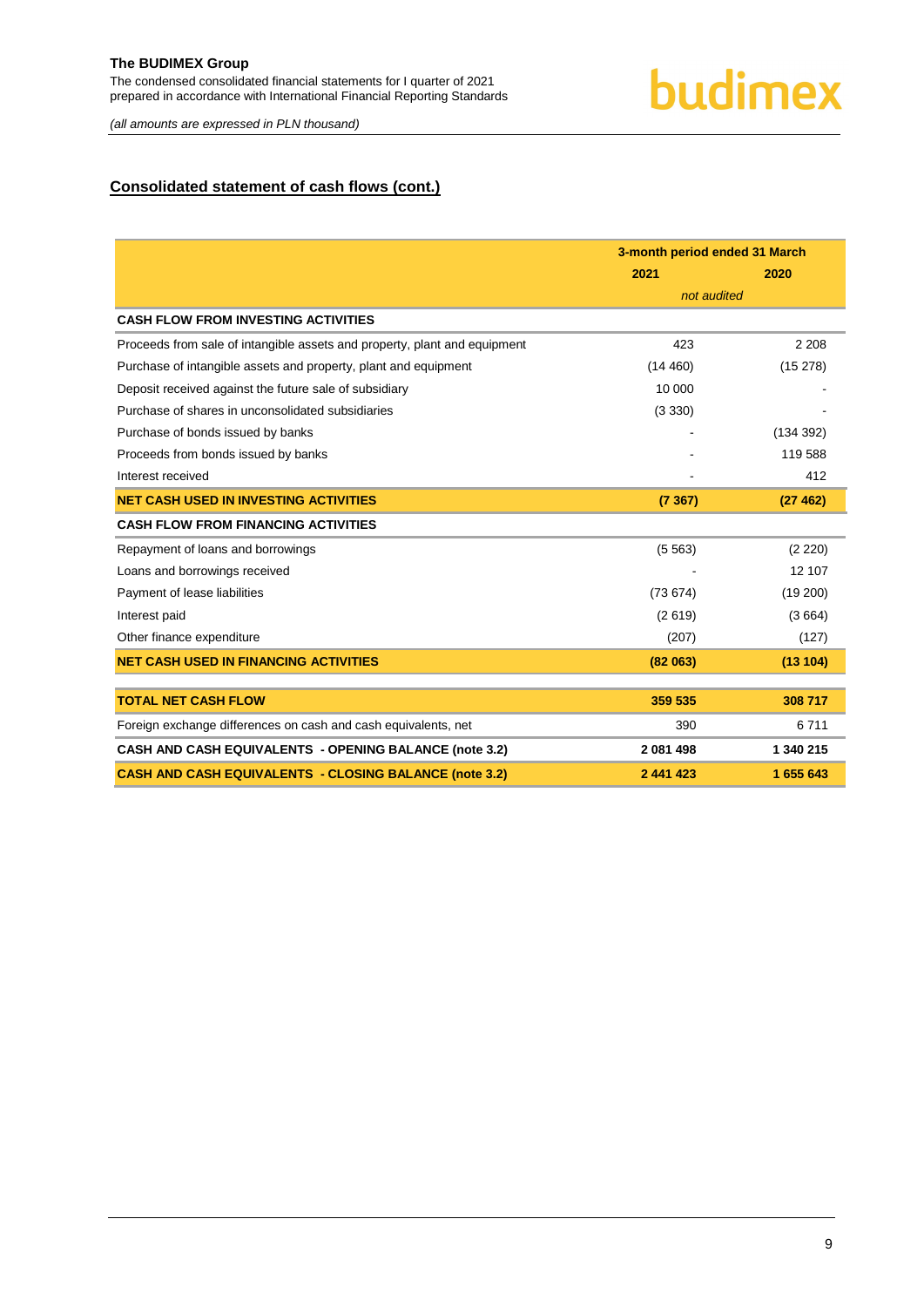## <span id="page-10-1"></span><span id="page-10-0"></span>**1. Organization of the Budimex Group and changes in the Group structure**

#### **1.1. The Parent Company**

The parent company of the Budimex Group is Budimex SA (the "Parent Company"), which main area of business is building, rendering of management and advisory services for the Budimex Group companies.

The main areas of the business activities of the Group are widely understood construction-assembly services realized in the system of general execution at home and abroad, developer activities, property management, services and production. Budimex SA serves in the Group as an advisory, management and financial centre. Realization of these three functions is to facilitate:

- efficient flow of information within Group structures,
- strengthening the efficiency of cash and financial management of individual Group companies,
- strengthening market position of the entire Group.

#### **1.2. Entities subject to consolidation**

<span id="page-10-2"></span>As at 31 March 2021, 31 December 2020 and 31 March 2020 the following entities were subject to consolidation:

| <b>Company name</b>                           | <b>Registered</b>               | % in the share capital<br>as at |                                       |         |  |
|-----------------------------------------------|---------------------------------|---------------------------------|---------------------------------------|---------|--|
|                                               | office                          | 2021                            | 31 March 31 December 31 March<br>2020 | 2020    |  |
| Parent company:                               |                                 |                                 |                                       |         |  |
| <b>Budimex SA</b>                             | Warsaw / Poland                 |                                 |                                       |         |  |
| Subsidiaries:                                 |                                 |                                 |                                       |         |  |
| Mostostal Kraków SA                           | Cracow / Poland                 | 100.00%                         | 100.00%                               | 100.00% |  |
| Mostostal Kraków Energetyka Sp. z o.o.        | Cracow / Poland                 | 100.00%                         | 100.00%                               | 100.00% |  |
| <b>Budimex Bau GmbH</b>                       | Cologne/ Germany                | 100.00%                         | 100.00%                               | 100.00% |  |
| Budimex Nieruchomości Sp. z o.o. <sup>1</sup> | Warsaw / Poland                 | 100.00%                         | 100.00%                               | 100.00% |  |
| Budimex Budownictwo Sp. z o.o.                | Warsaw / Poland                 | 100.00%                         | 100.00%                               | 100.00% |  |
| Budimex Kolejnictwo SA                        | Warsaw / Poland                 | 100.00%                         | 100.00%                               | 100.00% |  |
| Budimex Parking Wrocław Sp. z o.o.            | Warsaw / Poland                 | 51.00%                          | 51.00%                                | 51.00%  |  |
| <b>FBSerwis SA</b>                            | Warsaw / Poland                 | 100.00%                         | 100.00%                               | 100.00% |  |
| FBSerwis A Sp. z o.o.                         | Warsaw / Poland                 | 100.00%                         | 100.00%                               | 100.00% |  |
| FBSerwis B Sp. z o.o.                         | Warsaw / Poland                 | 100.00%                         | 100.00%                               | 100.00% |  |
| FBSerwis Karpatia Sp. z o.o.                  | Tarnów / Poland                 | 100.00%                         | 100.00%                               | 100.00% |  |
| FBSerwis Wrocław Sp. z o.o.                   | Bielany Wrocławskie /<br>Poland | 100.00%                         | 100.00%                               | 100.00% |  |
| FBSerwis Dolny Śląsk Sp. z o.o.               | Ścinawka Dolna /<br>Poland      | 100.00%                         | 100.00%                               | 100.00% |  |
| FBSerwis Kamieńsk Sp. z o.o.                  | Kamieńsk / Poland               | 80.00%                          | 80.00%                                | 80.00%  |  |
| FBSerwis Odbiór Sp. z o.o.                    | Warsaw / Poland                 | 100.00%                         | 100.00%                               |         |  |
| SPV-PIM1 Sp. z o.o. $2$                       | Warsaw / Poland                 |                                 |                                       | 100.00% |  |

<sup>1</sup>) Presented as discontinued operations. Details in note 1.3.

2 ) On 26 May 2020 the company merged with Budimex Nieruchomości Sp. z o.o. In the comparative data for 3 months of 2020 it was presented as discontinued operations.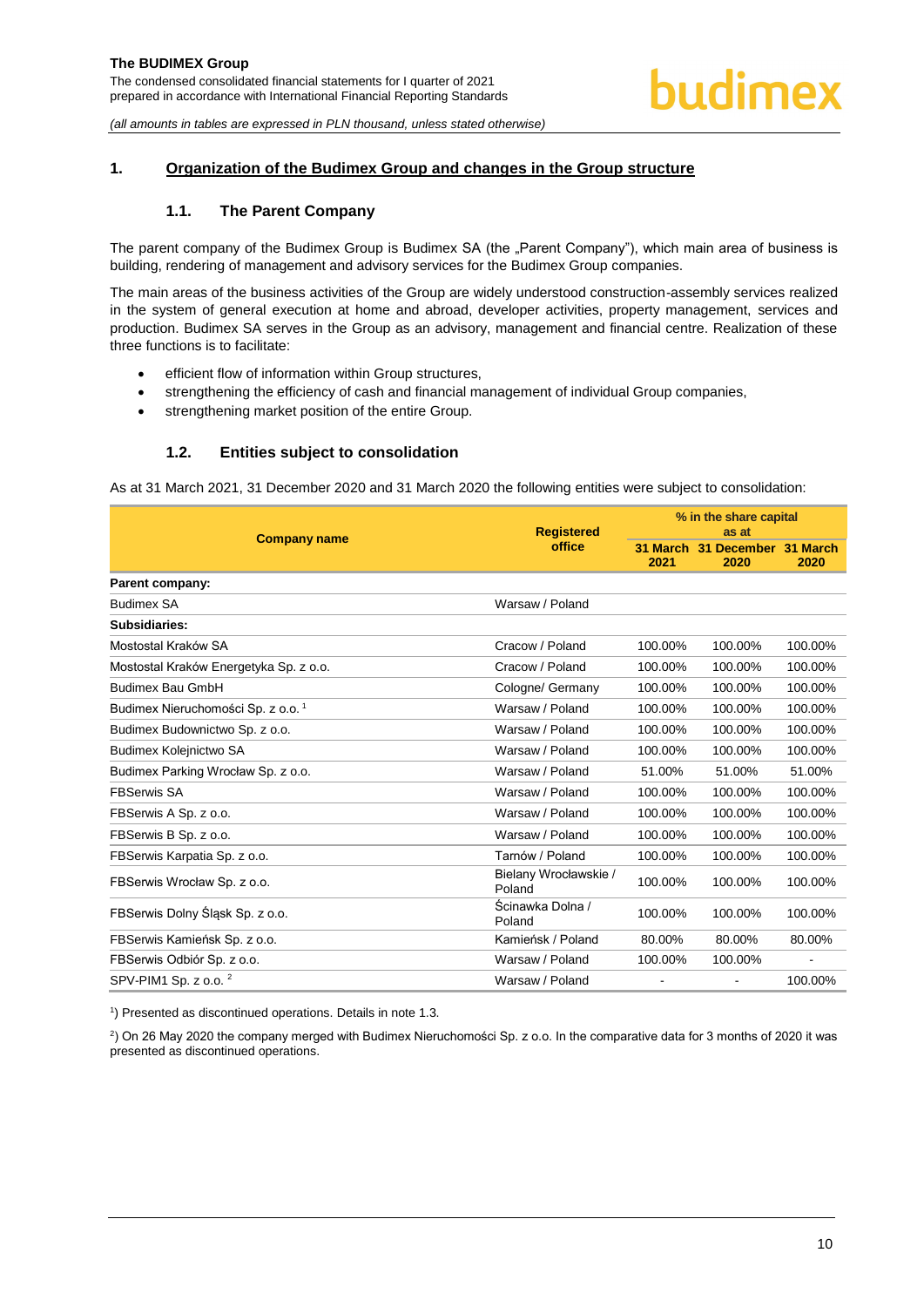The condensed consolidated financial statements for I quarter of 2021 prepared in accordance with International Financial Reporting Standards

*(all amounts in tables are expressed in PLN thousand, unless stated otherwise)*

As at 31 March 2021, 31 December 2020 and 31 March 2020 stand-alone data of Budimex SA and other Group companies, which are partners in consortiums (treated as joint operations according to IFRS 11), included their share in assets, liabilities, revenue and expenses of the following joint operations:

| <b>Joint operation name</b>                 | Share in the issued capital and in the number of votes<br>$(\%)$ |                  |                      |  |
|---------------------------------------------|------------------------------------------------------------------|------------------|----------------------|--|
|                                             | 31 March 2021                                                    | 31 December 2020 | <b>31 March 2020</b> |  |
| Budimex SA Cadagua SA III s.c.              | 99.90%                                                           | 99.90%           | 99.90%               |  |
| Budimex SA Cadagua SA IV s.c.               | 99.90%                                                           | 99.90%           | 99.90%               |  |
| Budimex SA Cadagua SA V s.c.                | 99.90%                                                           | 99.90%           | 99.90%               |  |
| Budimex SA Ferrovial Agroman SA 2 s.c.      | 95.00%                                                           | 95.00%           | 95.00%               |  |
| Budimex SA Sygnity SA Sp. j.                | 67.00%                                                           | 67.00%           | 67.00%               |  |
| Budimex SA Ferrovial Construcción SA Sp. j. | 50.00%                                                           | 50.00%           | 50.00%               |  |
| Budimex SA Tecnicas Reunidas SA Turów s.c.  | 50.00%                                                           | 50.00%           | 50.00%               |  |
| Budimex SA Energetyka 3 Sp.j.               |                                                                  |                  | 100.00%              |  |
| Budimex SA Ferrovial Agroman SA s.c.        |                                                                  |                  | 99.98%               |  |
| Budimex SA Cadagua SA II s.c.               |                                                                  |                  | 99.90%               |  |

As at 31 March 2021, 31 December 2020 and 31 March 2020 equity accounted companies included:

| <b>Associate</b>  | share         |                  |               |
|-------------------|---------------|------------------|---------------|
|                   | 31 March 2021 | 31 December 2020 | 31 March 2020 |
| Promos Sp. z o.o. | 26.31%        | 26.31%           | 26.31%        |

# <span id="page-11-0"></span>**1.3. Description of the changes in the composition of the Group together with the indication of their consequences**

In the 3-month period ended 31 March 2021 there were no changes in the Group structure, except for the one described below.

#### *Planned sale of Budimex Nieruchomości Sp. z o.o. - discontinued operations*

On 22 February 2021, Budimex SA concluded a conditional agreement for the sale of all shares in the subsidiary Budimex Nieruchomości sp.z o.o., with the buyer, CP Developer S.a.r.l. The subject of the sale are 1 314 666 shares with a nominal value of PLN 500 each, representing 100% of the share capital of Budimex Nieruchomości Sp. z o.o., entitling to 100% of votes at the company's Shareholders' Meeting. From the point of view of the consolidated financial statements of the Budimex Group, this means the sale of the entire segment "property management and developer business". Thus, this segment was excluded from Note 8, presenting the Group's operating segments.

On 29 March 2021, the President of the Office of Competition and Consumer Protection consented to the concentration by way of an acquisition of shares. The condition precedent to the transaction is that the buyer has documented the provision of financing for the acquisition of shares, which the buyer should perform no later than 13 May 2021. 14 May 2021 was set as transaction closing date. More details of the planned transaction are described in current reports no. 13/2021, 24/2021 and 38/2021, posted on the Budimex SA website.

From the date of concluding the conditional sale agreement, the Group began presenting the entire segment "property management and developer business" as a discontinued operation (disposal group) in the consolidated financial statements in accordance with the principles of IFRS 5, as it considered that this was the moment when all conditions for such classification were met. Due to the changes described above, in accordance with IFRS 5, the comparative data in the profit and loss account and other comprehensive income were restated, as well as the data in the operating segments.

As at the date of reclassification to discontinued operations, the Group valued the net assets of Budimex Nieruchomości Sp. z o.o. (currently the only company in the segment) at the lower of the carrying amount or the fair value less costs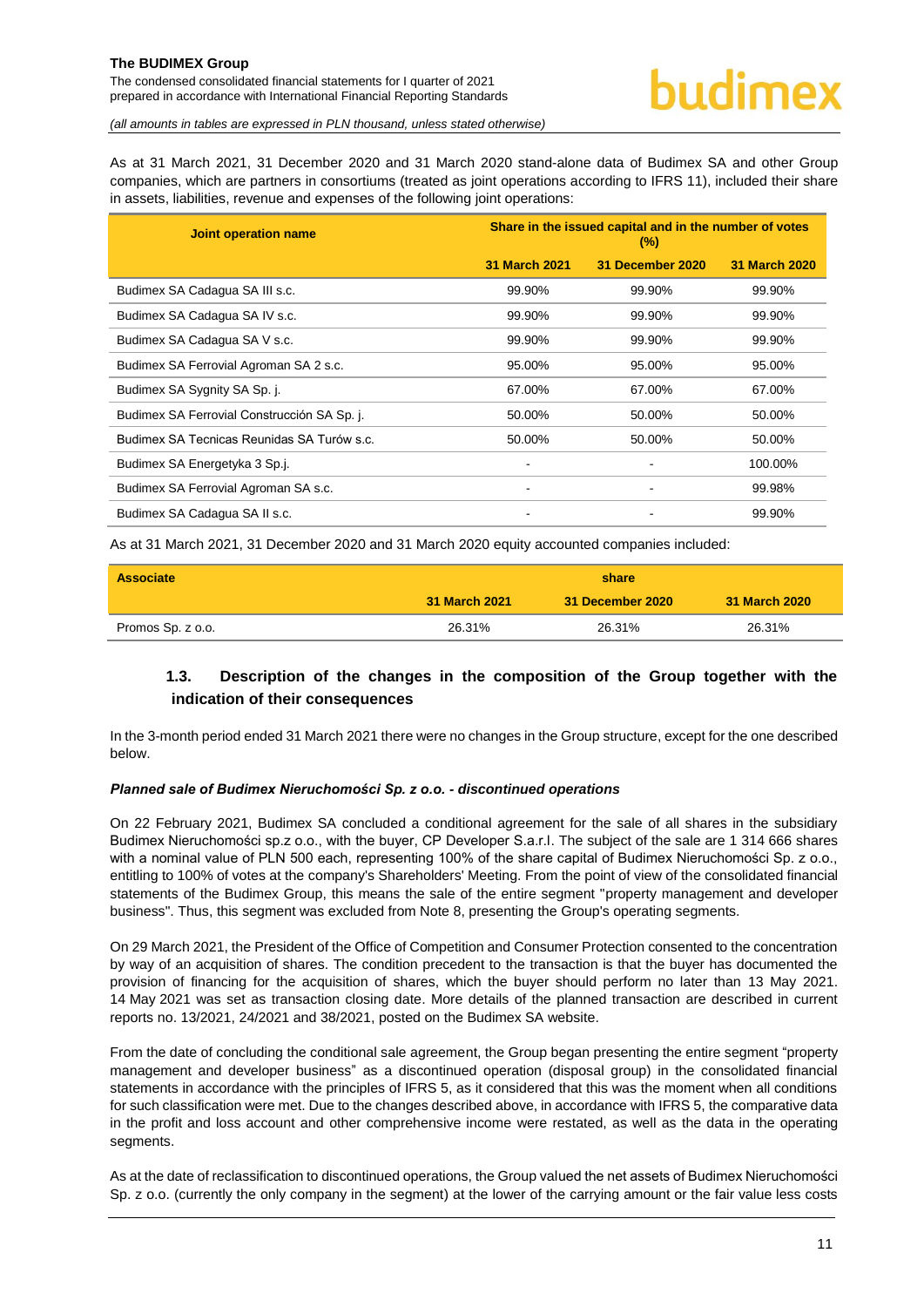The condensed consolidated financial statements for I quarter of 2021 prepared in accordance with International Financial Reporting Standards

# budimex

*(all amounts in tables are expressed in PLN thousand, unless stated otherwise)*

to sell. As the expected sale price is significantly higher than the carrying amount of the net assets and the costs to sell are negligible given the overall value of the transaction, the carrying amount was lower. Thus, the Group did not recognize any impairment losses on the net assets of Budimex Nieruchomości Sp. z o.o., also as at 31 March 2021.

The data of Budimex Nieruchomości Sp. z o.o. (including consolidation adjustments assigned to the segment) for the 3-month period of 2021 and the restated 3-month period of 2020:

|                                                                           | 3-month period ended 31 March |                   |  |
|---------------------------------------------------------------------------|-------------------------------|-------------------|--|
|                                                                           | 2021                          | 2020<br>restated* |  |
| Net sales of finished goods, goods for resale, raw materials and services | 182 896**                     | 4 919***          |  |
| Cost of finished goods, goods for resale, raw materials and services sold | $(139603)$ **                 | $(4204)***$       |  |
| Gross profit on sales                                                     | 43 293                        | 715               |  |
| Selling expenses                                                          | (5072)                        | (4219)            |  |
| Administrative expenses                                                   | (6857)                        | (3974)            |  |
| Other operating income/ (expenses)                                        | 6                             | (26)              |  |
| Operating profit/ (loss)                                                  | 31 370                        | (7504)            |  |
| Finance income/ (costs)                                                   | (349)                         | (174)             |  |
| Gross profit/ (loss)                                                      | 31 021                        | (7678)            |  |
| Income loss                                                               | (5989)                        | 1419              |  |
| Net income/ (loss) from discontinued operations                           | 25 032                        | (6259)            |  |

*\* data also includes SPV-PIM1 Sp. z o.o., merged with Budimex Nieruchomości Sp. z o.o. on 26 May 2020*

*\*\* net sales and cost of sales include intercompany eliminations in the amount of PLN 8 thousand*

*\*\*\* net sales and cost of sales include intercompany eliminations in the amount of PLN 421 thousand*

The main items of assets and liabilities of Budimex Nieruchomości as at 31 March 2021 (including consolidation adjustments assigned to the segment) included:

|                                                                                             | <b>31 March 2021</b> |
|---------------------------------------------------------------------------------------------|----------------------|
| Property, plant and equipment, intangible assets and investment property                    | 20 004               |
| Deferred tax assets                                                                         | 11 598               |
| Inventories                                                                                 | 1704 011             |
| Trade and other receivables                                                                 | 17 095               |
| Cash and cash equivalents                                                                   | 389 682              |
| Assets of discontinued operations*                                                          | 2 142 390            |
| Loans, borrowings and other external sources of finance                                     | 142 503              |
| Retentions for construction contracts - received                                            | 10 622               |
| Provision for liabilities and other charges and retirement benefits and similar obligations | 43 995               |
| Trade and other payables                                                                    | 18 479               |
| Deferred income                                                                             | 1 122 991            |
| Current tax liability                                                                       | 9623                 |
| Liabilities of discontinued operations**                                                    | 1 348 213            |
| Net assets of discontinued operations                                                       | 794 177              |

*\* data also includes intercompany eliminations in the amount of PLN 879 thousand*

*\*\* data also includes intercompany eliminations in the amount of PLN 112 697 thousand*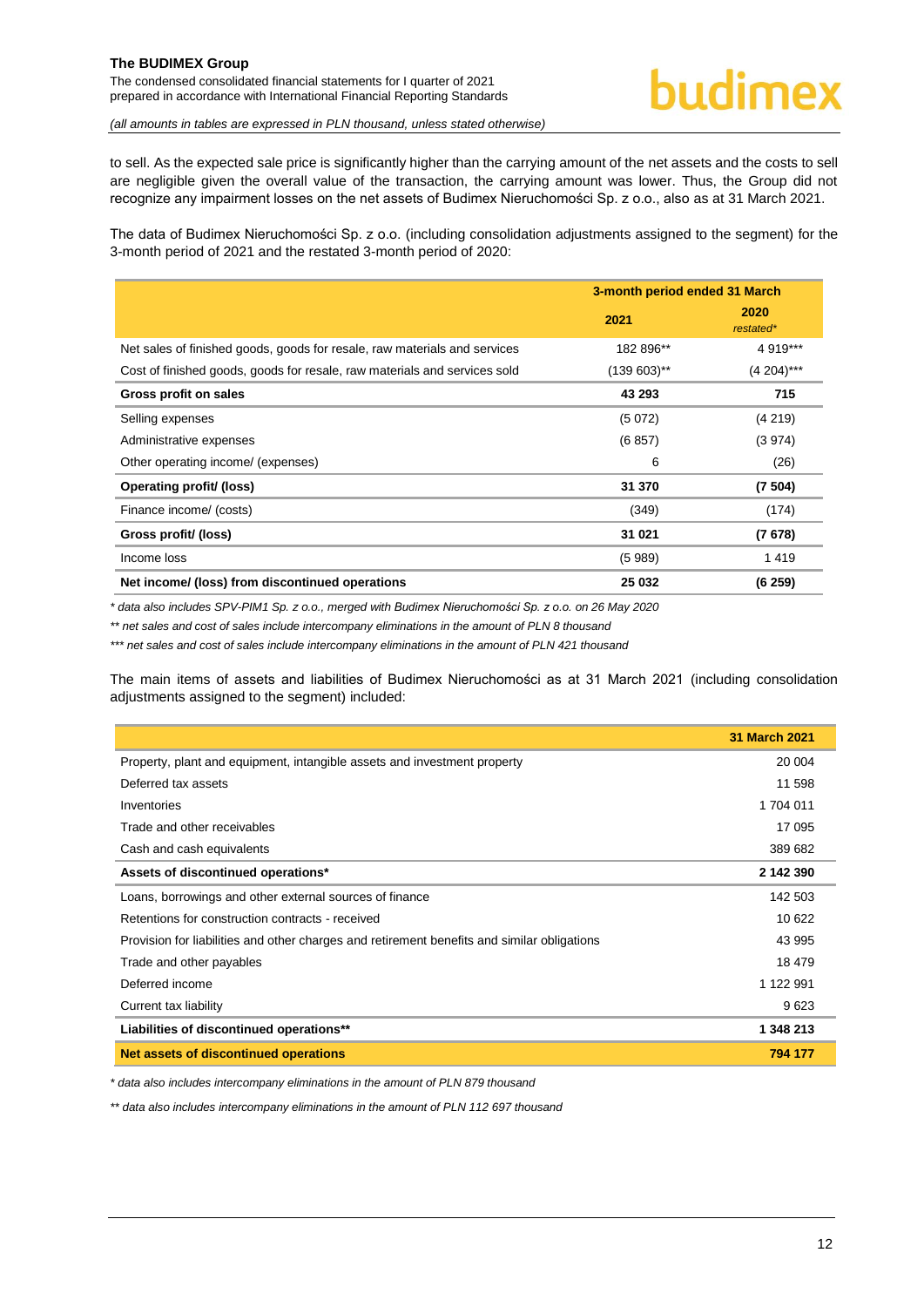The condensed consolidated financial statements for I quarter of 2021 prepared in accordance with International Financial Reporting Standards

*(all amounts in tables are expressed in PLN thousand, unless stated otherwise)*

|                                                                                               | 3-month period ended 31 March |                   |
|-----------------------------------------------------------------------------------------------|-------------------------------|-------------------|
|                                                                                               | 2021                          | 2020<br>restated* |
| Net cash from operating activities                                                            | 72 359                        | 173 791           |
| Net cash from/ (used in) investing activities                                                 | (194)                         | (345)             |
| Net cash from/ (used in) financing activities                                                 | (188682)                      | 2 2 4 0           |
| <b>Total cash flows from discontinued operations</b>                                          | (116517)                      | 175 686           |
| Cash of discontinued operations, recognised in the statement of cash flow, opening<br>balance | 506 199                       | 201496            |
| Cash of discontinued operations, recognised in the statement of cash flow, closing<br>balance | 389 682                       | 377 182           |

*\*data also includes SPV-PIM1 Sp. z o.o., merged with Budimex Nieruchomości Sp. z o.o. on 26 May 2020*

| <b>Property management and developer business</b>                 | 3-month period ended 31 March |                   |  |
|-------------------------------------------------------------------|-------------------------------|-------------------|--|
|                                                                   | 2021                          | 2020<br>restated* |  |
| Sales of other services                                           | 1 346                         | 654               |  |
| Sales of finished goods                                           | 181 550                       | 4 2 6 5           |  |
| Total sales of finished goods, goods for resale and raw materials | 182896                        | 4919              |  |

*\*data also includes SPV-PIM1 Sp. z o.o., merged with Budimex Nieruchomości Sp. z o.o. on 26 May 2020*

Revenue was earned in Poland only.

#### <span id="page-13-0"></span>**2. Shareholders of the Parent Company**

According to the information held by Budimex SA, the shareholding structure of Budimex SA as at the report date was as follows:

| <b>Shareholder</b>                             | Type of<br>shares | Number of<br>shares | % of the share<br>capital | <b>Number of</b><br>votes | % of voting<br>rights at the<br><b>AGM</b> |
|------------------------------------------------|-------------------|---------------------|---------------------------|---------------------------|--------------------------------------------|
| <b>Ferrovial Construction International SE</b> | ordinary          | 12 801 654          | 50.14%                    | 12 801 654                | 50.14%                                     |
| Aviva OFE Aviva Santander                      | ordinary          | 2 552 000           | 10.00%                    | 2 552 000                 | 10.00%                                     |
| Nationale-Nederlanden OFE                      | ordinary          | 1 618 000           | 6.34%                     | 1 618 000                 | 6.34%                                      |
| Other shareholders                             | ordinary          | 8 558 444           | 33.52%                    | 8 558 444                 | 33.52%                                     |
| <b>Total</b>                                   |                   | 25 530 098          | 100.00%                   | 25 530 098                | 100.00%                                    |

The shareholders' structure has not changed compared to data presented in the consolidated financial statements of the Group for the year ended 31 December 2020, published on 25 March 2021.

## <span id="page-13-2"></span><span id="page-13-1"></span>**3. Principles applied for the purpose of preparation of this report**

# **3.1. Accounting policies and basis of preparing the consolidated financial statements of the Budimex Group**

These condensed financial statements were prepared in accordance with IAS 34 "Interim Financial Reporting" and appropriate accounting standards applicable for preparation of the interim consolidated financial statements adopted by the European Union issued and effective when preparing the interim consolidated financial statements applying the same principles for the current and comparable period. Details of accounting policies adopted by the Group were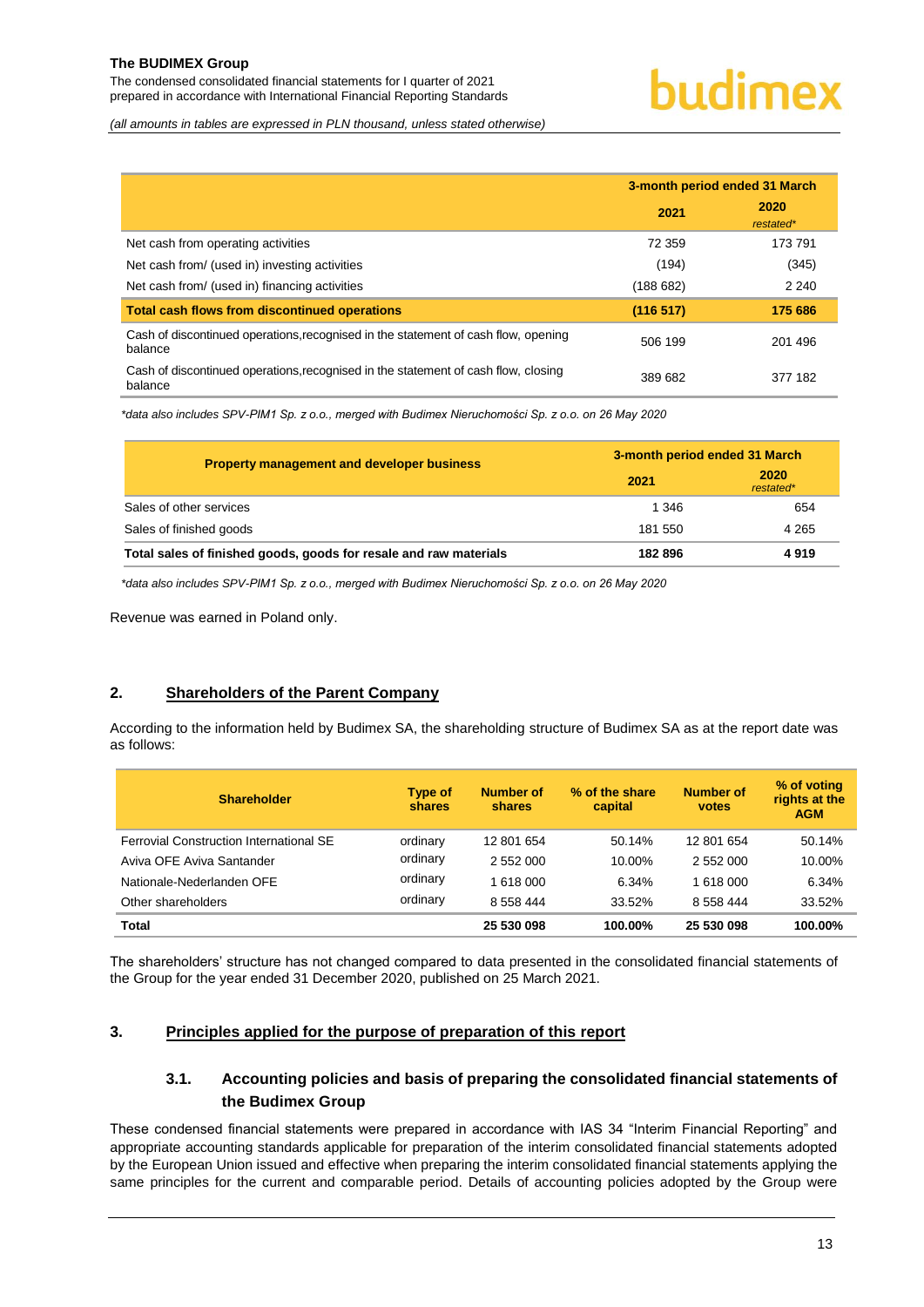#### **The BUDIMEX Group**  The condensed consolidated financial statements for I quarter of 2021 prepared in accordance with International Financial Reporting Standards

*(all amounts in tables are expressed in PLN thousand, unless stated otherwise)*

described in the consolidated financial statements of the Group for the year ended 31 December 2020, published on 25 March 2021.

The consolidated financial statements were prepared on the assumption that the Parent Company and all entities included in the Budimex Group will be going concerns in the foreseeable future. According to the Management Board, the planned sale of Budimex Nieruchomości and the related reclassification of the company's assets and liabilities to discontinued operations do not affect the Group's ability to continue as a going concern.

As at 31 March 2021, the Group's short-term liabilities exceed the current assets of continued operations by PLN 20 031 thousand (excluding assets and liabilities of discontinued operations). Taking into consideration good financial position of the Group's companies in terms of liquidity (very high balance of cash, positive cash flows from operating activities) and high-value orders received, the Management Board of the Parent Company does not identify any threats to the going concern assumption of the Group's companies in foreseeable future as at the date of signing the financial statements. The Covid-19 pandemic did not affect the going concern assumption of the Group's companies either.

In the reporting period and until the date of preparation of this report, there were no other indications of a threat to Group companies' ability to continue as a going concern.

#### *Amendments to standards effective in the current period*

The Group for the first time adopted amendments to standards listed below:

- Amendments to IFRS 9, IAS 39, IFRS 7, IFRS 4 and IFRS 16 IBOR reform Phase 2,
- Amendments to IFRS 4 . Insurance contracts" Deferral of effective date of IFRS 9.

The above amendments to standards did not have a significant impact on the Group's accounting policy applied so far.

#### *Standards and amendments to standards issued by IASB but not yet adopted by the EU*

The IFRSs endorsed by the EU do not differ materially from regulations adopted by the International Accounting Standards Board (IASB), except for the below standards and amendments to Standards, which as at the date of the preparation of these consolidated financial statements were not yet adopted for use:

- IFRS 14 "Regulatory Deferral Accounts" according to the decision of the European Union, standard endorsement process in its draft form will not be initiated before publication of standard's final version (effective for annual periods beginning on or after 1 January 2016),
- IFRS 17 "Insurance contracts" (effective for annual periods beginning on or after 1 January 2023),
- Amendments to IFRS 10 "Consolidated Financial Statements" and IAS 28 "Investments in Associates and Joint Ventures" – "Sale or Contribution of Assets between an Investor and its Associate or Joint Venture" – work leading to the endorsement of these changes was postponed indefinitely – the date of amendments becoming effective was indefinitely deferred by the IASB,
- Amendments to IAS 1 "Presentation of Financial Statements" "Classification of Liabilities as Current or Non-current — Deferral of Effective Date" (effective for annual periods beginning on or after 1 January 2023),
- Amendments to IFRS 3 "Business combinations", IAS 16 "Property, plant and equipment" and IAS 37 "Provisions, Contingent Liabilities and Contingent Assets" (effective for annual periods beginning on or after 1 January 2022),
- Annual Improvements to IFRSs (Cycle 2018-2020), (effective for annual periods beginning on or after 1 January 2022),
- Amendments to IAS 1 "Presentation of financial statements" and Handbook of IFRS 2: Disclosure of accounting rules and principles (effective for annual periods beginning on or after 1 January 2023),
- Amendments to IAS 8 "Accounting Policies, Changes in Accounting Estimates and Errors" (effective for annual periods beginning on or after 1 January 2023),
- Amendments to IFRS 16 "Leases": Covid-19-related rent concessions beyond 30 June 2021 (effective for annual periods beginning on or after 1 April 2021).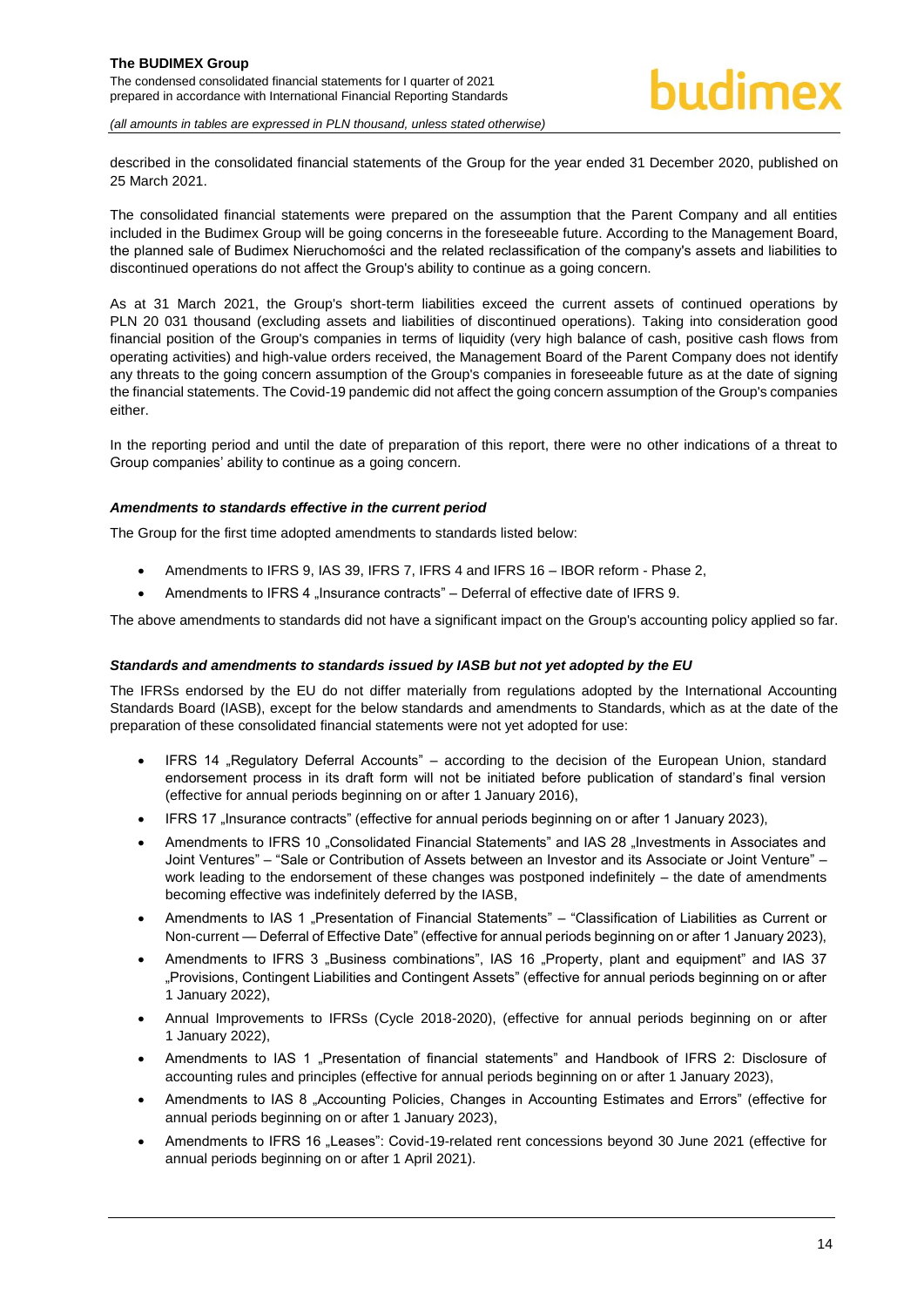The above mentioned standards and amendments to standards would not have any material impact on the condensed consolidated financial statements, had these been applied by the Group at the reporting date.

#### **3.2. Cash recognised in the cash flow statement**

<span id="page-15-0"></span>The Group recognizes cash of restricted use (including mainly cash of the consortia in the portion attributable to other consortium members, cash representing security for bank guarantees, funds kept in escrow by developer companies and split payment bank accounts) in the statement of financial position under cash and cash equivalents. For the purpose of the statement of cash flow – the balance of cash at the beginning and at the end of the reporting period is reduced by cash of restricted use, and its change in the statement of financial position is recognized under cash flow from operating activities.

|                                                        | 31 March<br>2021 | 31 December<br>2020 | 31 March<br>2020 |
|--------------------------------------------------------|------------------|---------------------|------------------|
| Cash recognised in the statement of financial position | 2 3 3 3 8 3 1    | 2 384 398           | 1950005          |
| Cash and cash equivalents of restricted use            | (282090)         | (302 900)           | (294 362)        |
| Cash and cash equivalents of discontinued operations   | 389 682          | -                   |                  |
| Cash recognised in the statement of cash flow          | 2 441 423        | 2 081 498           | 1 655 643        |

# <span id="page-15-1"></span>**4. Net sales of finished goods and services, selling expenses, administrative expenses and profitability**

Sale of construction-assembly services in Poland is characterized by seasonality mainly connected with atmosphere conditions and the highest revenues are usually achieved in the second and third quarter, while the lowest – in the first quarter.

In the first quarter of 2021 construction-assembly production in Poland expressed in current prices decreased by 11,2% (a decrease by 13,2% in fixed prices) compared to the corresponding period of the prior year, while sales of the construction segment of the Budimex Group on the home market dropped by 16,98% on the corresponding period.

#### *Net sales and profitability*

|                                                 | 3 months ended       |                                  |               |
|-------------------------------------------------|----------------------|----------------------------------|---------------|
|                                                 | <b>31 March 2021</b> | <b>31 March 2020</b><br>restated | Change in %   |
| Net sales of finished goods and services        | 1 244 786            | 1469988                          | $(15.32\%)$   |
| Gross profit on sales                           | 96 715               | 110 007                          | (12.08%)      |
| <b>Gross profitability on sales</b>             | 7.77%                | 7.48%                            | $0.29$ p.p.   |
| Operating profit                                | 62 815               | 40 836                           | 53.82%        |
| <b>Operating profitability</b>                  | 5.05%                | 2.78 %                           | 2.27 p.p.     |
| Operating profit of construction segment        | 48 813               | 33 071                           | 47.60%        |
| Operating profitability of construction segment | 4.14%                | 2.32%                            | 1.82 p.p.     |
| Operating profit of services segment            | 22 254               | 18 840                           | 18.12%        |
| Operating profitability of services segment     | 13.28%               | 14.31%                           | $(1.03)$ p.p. |
| Gross profit                                    | 54 738               | 35 892                           | 52.51%        |
| <b>Gross profitability</b>                      | 4.40%                | 2.44%                            | 1.96 p.p.     |
| Net profit                                      | 71 424               | 23 962                           | 198.07%       |
| <b>Net profitability</b>                        | 5.74%                | 1.63%                            | 4.11 p.p.     |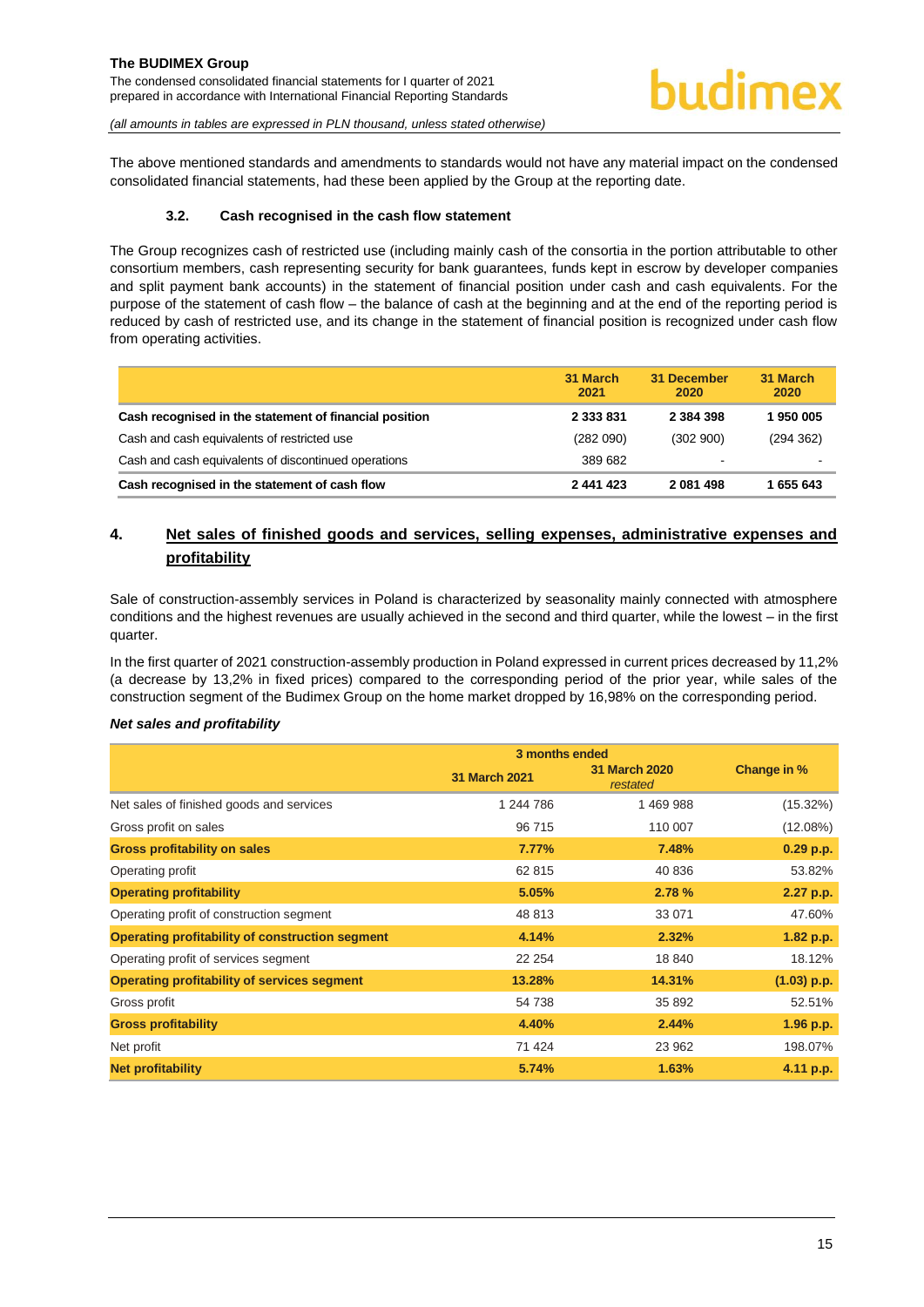The condensed consolidated financial statements for I quarter of 2021 prepared in accordance with International Financial Reporting Standards

*(all amounts in tables are expressed in PLN thousand, unless stated otherwise)*

#### *Selling expenses and administrative expenses*

|                                                                                           | 3 months ended |                                  |             |
|-------------------------------------------------------------------------------------------|----------------|----------------------------------|-------------|
|                                                                                           | 31 March 2021  | <b>31 March 2020</b><br>restated | Change in % |
| Selling expenses                                                                          | (2728)         | (2685)                           | 1.60%       |
| Administrative expenses                                                                   | (60148)        | (54881)                          | 9.60%       |
| Total selling & administrative expenses                                                   | (62 876)       | (57 566)                         | 9.22%       |
| Share of selling & administrative expenses in net<br>sales of finished goods and services | 5.05%          | 3.92%                            | $1.13$ p.p. |

## <span id="page-16-0"></span>**5. Other operating income and expenses**

#### *Other operating income*

|                                                        | 3 months ended |                           |  |
|--------------------------------------------------------|----------------|---------------------------|--|
|                                                        | 31 March 2021  | 31 March 2020<br>restated |  |
| Reversal of impairment write-downs against receivables | 9 7 8 3        | 1602                      |  |
| Reversal of provisions for penalties and sanctions     | 13014          | 7618                      |  |
| Penalties/compensations awarded                        | 9 5 0 9        | 9 2 4 4                   |  |
| Statute-barred liabilities written-off                 | 297            | 469                       |  |
| Gains on derivative financial instruments              | 198            | 1 0 8 8                   |  |
| Subsidies received                                     | 1 2 5 3        |                           |  |
| Gains on the sale of non-financial non-current assets  | 332            | 723                       |  |
| Reversal of other provisions                           |                | 2 0 0 0                   |  |
| Other                                                  | 796            | 378                       |  |
| <b>Total</b>                                           | 35 182         | 23 1 22                   |  |

#### *Other operating expenses*

|                                                   | 3 months ended |                                  |  |
|---------------------------------------------------|----------------|----------------------------------|--|
|                                                   | 31 March 2021  | <b>31 March 2020</b><br>restated |  |
| Impairment write-downs against receivables        | (900)          | (17297)                          |  |
| Creation of provision for penalties and sanctions | (1668)         | (13 386)                         |  |
| Creation of provision for litigation              |                | (671)                            |  |
| Compensations and liquidated damages paid         | (1358)         | (2448)                           |  |
| Loss on derivative financial instruments          | (959)          |                                  |  |
| Donations                                         | (451)          | (671)                            |  |
| Other                                             | (870)          | (254)                            |  |
| <b>Total</b>                                      | (6 206)        | (34727)                          |  |

# <span id="page-16-1"></span>**6. Finance income and costs**

## *Finance income*

|                                                              | 3 months ended |                                  |  |
|--------------------------------------------------------------|----------------|----------------------------------|--|
|                                                              | 31 March 2021  | <b>31 March 2020</b><br>restated |  |
| Interest earned                                              | 890            | 5 1 7 2                          |  |
| Valuation of receivables from service concession arrangement | 720            | 719                              |  |
| Gain on derivative financial instruments                     | 786            |                                  |  |
| Foreign exchange gains                                       | 274            | 1484                             |  |
| Other                                                        | 265            | 10                               |  |
| <b>Total</b>                                                 | 2935           | 7 3 8 5                          |  |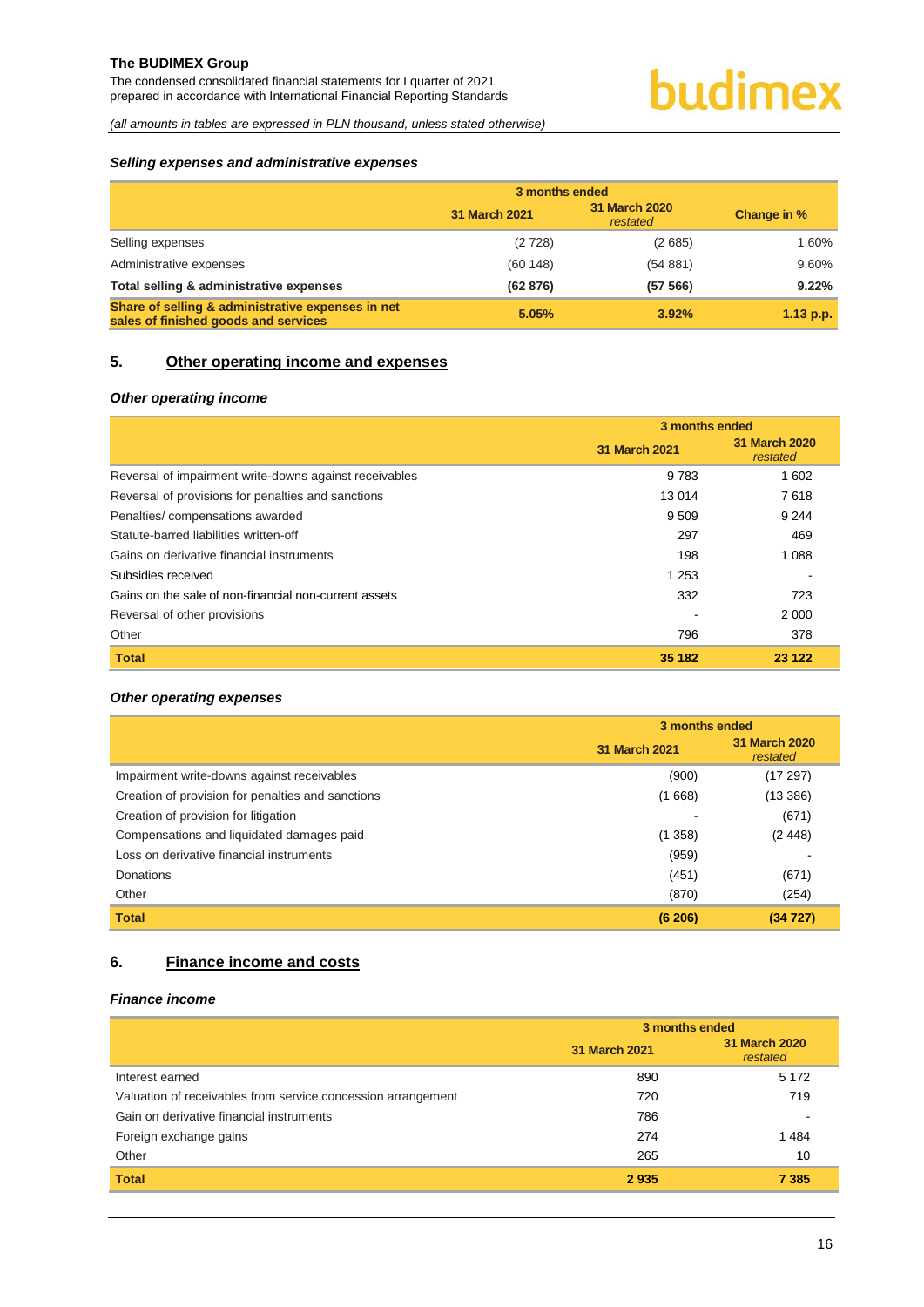The condensed consolidated financial statements for I quarter of 2021 prepared in accordance with International Financial Reporting Standards

*(all amounts in tables are expressed in PLN thousand, unless stated otherwise)*

#### *Finance costs*

|                                                   | 3 months ended |                                  |  |
|---------------------------------------------------|----------------|----------------------------------|--|
|                                                   | 31 March 2021  | <b>31 March 2020</b><br>restated |  |
| Interest expense                                  | (2 185)        | (2912)                           |  |
| Discount of retentions for construction contracts | (1088)         | (1096)                           |  |
| Cost of bank commissions and guarantees           | (7433)         | (6833)                           |  |
| Loss on derivative financial instruments          | (207)          | (1497)                           |  |
| Other                                             | (145)          | (11)                             |  |
| <b>Total</b>                                      | (11 058)       | (12349)                          |  |

All valued derivative instrument contracts (presented both in the operating and financing activity) were classified as level 2 in the fair value hierarchy. During the 3 months ended 31 March 2021, there was no transfer between Level 1 and Level 2 of fair value measurements, and no transfer into and out of Level 3 of fair value measurement.

#### <span id="page-17-0"></span>**7. Other important infomation on activity of the Budimex Group in the I quarter of 2021**

#### *Provisions for liabilities and other charges*

|                                              | 31 March 2021 | 31 December 2020 |
|----------------------------------------------|---------------|------------------|
| Provisions for litigation                    | 31 490        | 33 1 29          |
| Provisions for penalties and other sanctions | 112 151       | 125 770          |
| Provisions for warranty repairs              | 592 735       | 591 478          |
| Provisions for reclamation                   | 47 237        | 47 200           |
| Other provisions                             | 4 1 6 7       | 22 932           |
| <b>Total</b>                                 | 787 780       | 820 509          |
| of which:                                    |               |                  |
| - long-term                                  | 563 433       | 593 398          |
| - short-term                                 | 224 347       | 227 111          |

#### *Income tax in the profit and loss statement*

|                                             | 3 months ended |                           |  |
|---------------------------------------------|----------------|---------------------------|--|
|                                             | 31 March 2021  | 31 March 2020<br>restated |  |
| Income $tax - current$                      | (41990)        | (47579)                   |  |
| Income tax - deferred                       | 33 644         | 41 908                    |  |
| Income tax in the profit and loss statement | (8346)         | (5671)                    |  |

#### *Other information*

|                                                                                                    | 3 months ended |                                |  |
|----------------------------------------------------------------------------------------------------|----------------|--------------------------------|--|
|                                                                                                    | 31 March 2021  | 31 marca 2020 roku<br>restated |  |
| Value of property, plant and equipment and intangible assets purchased<br>or started to be leased: | 26 163         | 23 740                         |  |
| - of which: plant and machinery                                                                    | 6931           | 7 367                          |  |

As at 31 March 2021 the Group had contractual obligations for the purchase and lease of property, plant and equipment amounted to PLN 34 363 thousand. Contractual obligations made by the Group for the purchase of property, plant and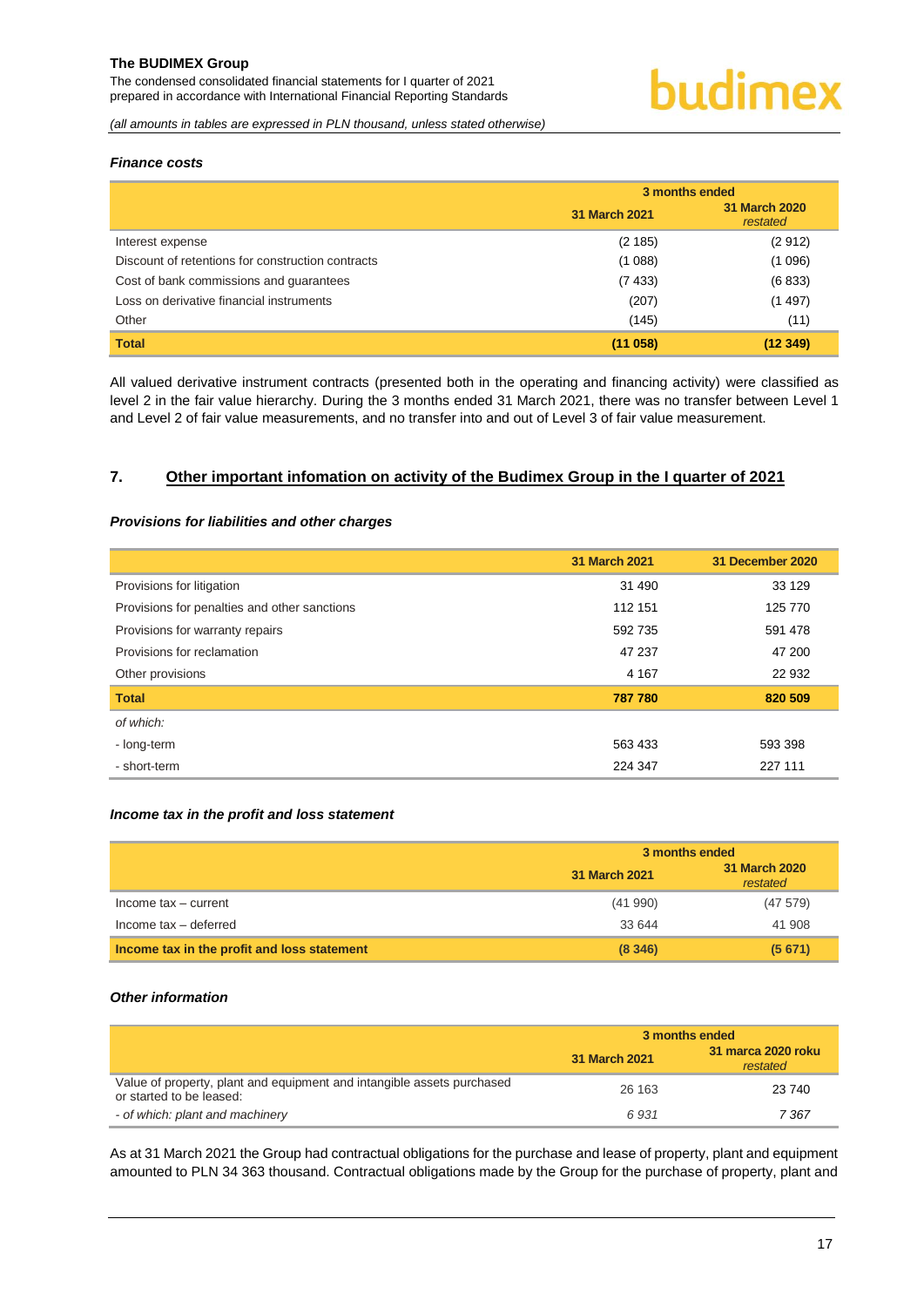

equipment, the purchase of plots of land for development projects, and a cash contribution to the share capital of a newly established company as at 31 December 2020 amounted to PLN 92 108 thousand.

### <span id="page-18-0"></span>**8. Operating segments**

For the management purposes the Group has been divided into segments based on the products and services offered. The Group operates in the following operating segments:

- construction business,
- service activities.

Construction business covers rendering of widely understood construction-assembly services at home and abroad and is realised by the following Group companies:

- Budimex SA
- Mostostal Kraków SA
- Mostostal Kraków Energetyka Sp. z o.o.
- Budimex Bau GmbH
- Budimex Budownictwo Sp. z o.o.
- Budimex Kolejnictwo SA

The segment of service activities comprises comprehensive services in the field of with municipal waste management, comprehensive road maintenance, lighting infrastructure extension and management, and technical operation (maintenance) of buildings, also in the form of public-private partnership (PPP). Classified to this segment were the following entities:

- Budimex Parking Wrocław Sp. z o.o.
- FBSerwis SA
- FBSerwis A Sp. z o.o.
- FBSerwis B Sp. z o.o.
- FBSerwis Dolny Śląsk Sp. z o.o.
- FBSerwis Wrocław Sp. z o.o.
- FBSerwis Karpatia Sp. z o.o.
- FBSerwis Kamieńsk Sp. z o.o.
- FBSerwis Odbiór Sp. z o.o. (included in the consolidation scope from 1 October 2020)

The segment "property management and developer business" was included in the discontinued operations. Details are described in note 1.3.

Segment performance is evaluated based on sales revenue, gross profit (loss) on sales, operating profit (loss) and net profit (loss) for the period.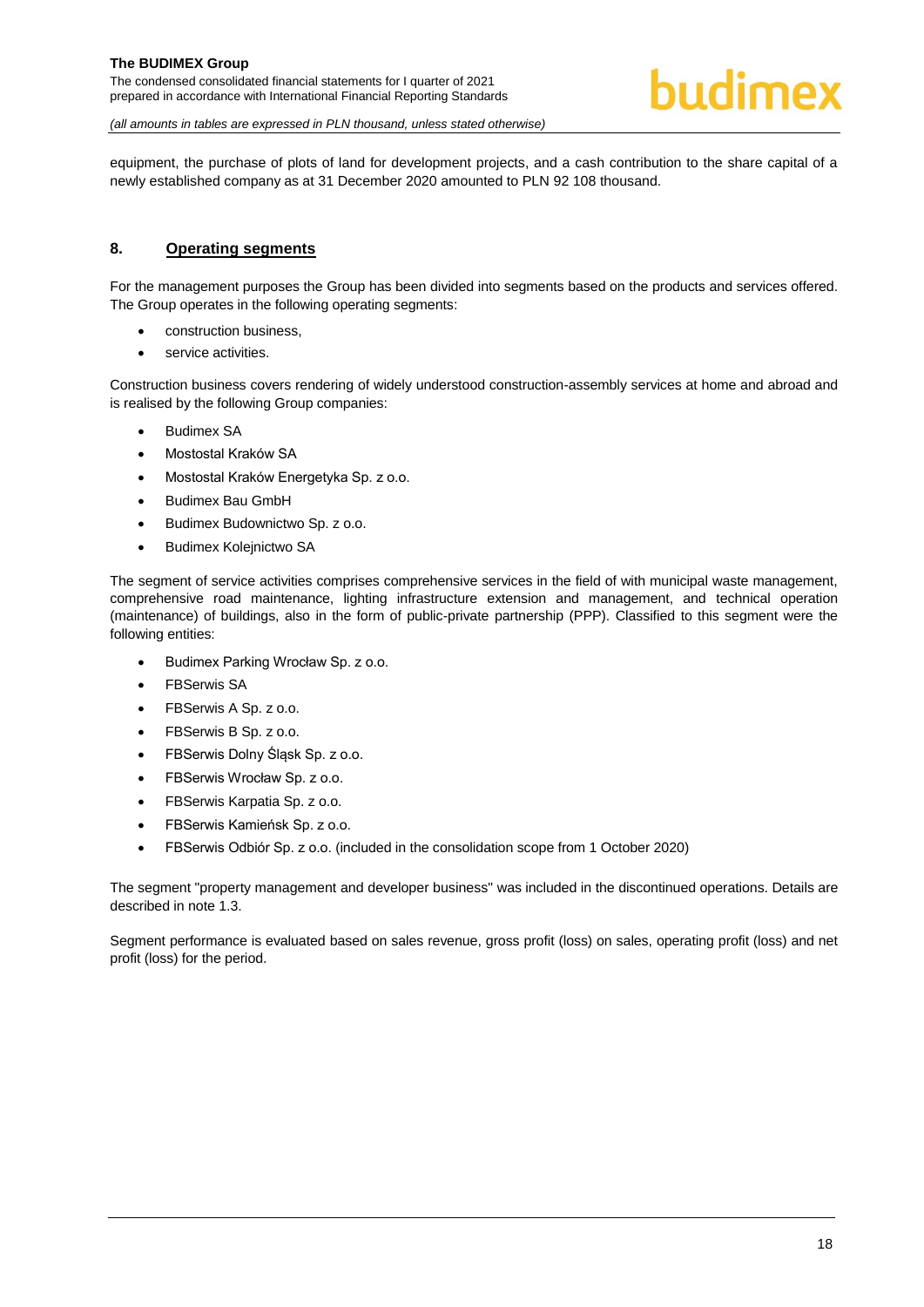The condensed consolidated financial statements for I quarter of 2021 prepared in accordance with International Financial Reporting Standards

*(all amounts in tables are expressed in PLN thousand, unless stated otherwise)*

#### The results of segments for the first quarter of 2021 are presented in the table below:

| <b>Segment name</b>                                                  | <b>Construction</b><br><b>business</b> | <b>Property</b><br>management<br>and developer<br><b>business</b> | <b>Service</b><br><b>activities</b> | <b>Consolidation</b><br>adjustments | <b>Consolidated</b><br>value |
|----------------------------------------------------------------------|----------------------------------------|-------------------------------------------------------------------|-------------------------------------|-------------------------------------|------------------------------|
| External sales                                                       | 1 078 151                              |                                                                   | 166 635                             |                                     | 1 244 786                    |
| Inter-segment sales                                                  | 101 929                                |                                                                   | 879                                 | (102 808)                           |                              |
| Total sales of finished goods, goods<br>for resale and raw materials | 1 180 080                              |                                                                   | 167 514                             | (102 808)                           | 1 244 786                    |
| <b>Gross profit</b>                                                  | 77 043                                 |                                                                   | 32 163                              | (12491)                             | 96 715                       |
| Selling expenses                                                     | (2728)                                 | $\qquad \qquad \blacksquare$                                      |                                     |                                     | (2728)                       |
| Administrative expenses                                              | (54252)                                |                                                                   | (10135)                             | 4 2 3 9                             | (60148)                      |
| Other operating income/ (expenses), net                              | 28750                                  |                                                                   | 226                                 |                                     | 28 976                       |
| <b>Operating profit</b>                                              | 48 813                                 |                                                                   | 22 254                              | (8252)                              | 62 815                       |
| Finance income/(costs), net                                          | (8426)                                 |                                                                   | 230                                 | 73                                  | (8123)                       |
| Shares in profits of equity accounted<br>subordinates                |                                        |                                                                   | 46                                  |                                     | 46                           |
| Income tax expense                                                   | (4529)                                 |                                                                   | (5369)                              | 1 552                               | (8346)                       |
| Net profit for the period from<br>continuing operations              | 35858                                  |                                                                   | 17 161                              | (6627)                              | 46 392                       |
| Net profit from discontinued operations                              |                                        | 25 0 32                                                           |                                     |                                     | 25 032                       |
| Net profit for the period                                            | 35 858                                 | 25 032                                                            | 17 161                              | (6627)                              | 71 424                       |

The results of segments for the first quarter of 2020 are presented in the table below:

| <b>Segment name</b>                                                  | <b>Construction</b><br><b>business</b> | <b>Property</b><br>management<br>and developer<br><b>business</b><br>(restated) | <b>Service</b><br><b>activities</b> | <b>Consolidation</b><br>adjustments<br><i>(restated)</i> | <b>Consolidated</b><br>value<br>(restated) |
|----------------------------------------------------------------------|----------------------------------------|---------------------------------------------------------------------------------|-------------------------------------|----------------------------------------------------------|--------------------------------------------|
| External sales                                                       | 1 338 926                              |                                                                                 | 131 062                             |                                                          | 1469988                                    |
| Inter-segment sales                                                  | 87 407                                 |                                                                                 | 636                                 | (88043)                                                  |                                            |
| Total sales of finished goods, goods<br>for resale and raw materials | 1 426 333                              |                                                                                 | 131 698                             | (88043)                                                  | 1469988                                    |
| <b>Gross profit</b>                                                  | 97988                                  |                                                                                 | 23 519                              | (11 500)                                                 | 110 007                                    |
| Selling expenses                                                     | (2685)                                 | $\blacksquare$                                                                  |                                     |                                                          | (2685)                                     |
| Administrative expenses                                              | (48047)                                | $\qquad \qquad \blacksquare$                                                    | (7259)                              | 425                                                      | (54881)                                    |
| Other operating income/ (expenses), net                              | (14185)                                | ٠                                                                               | 2 5 8 0                             |                                                          | (11605)                                    |
| <b>Operating profit</b>                                              | 33 071                                 |                                                                                 | 18 840                              | (11075)                                                  | 40 836                                     |
| Finance (costs), net                                                 | (2923)                                 |                                                                                 | (2143)                              | 102                                                      | (4964)                                     |
| Shares in profits of equity accounted<br>subordinates                |                                        |                                                                                 | 20                                  |                                                          | 20                                         |
| Income tax expense                                                   | (5255)                                 |                                                                                 | (2 503)                             | 2 0 8 7                                                  | (5671)                                     |
| Net profit for the period from<br>continuing operations              | 24893                                  |                                                                                 | 14 214                              | (8886)                                                   | 30 221                                     |
| Net (loss) from discontinued operations                              |                                        | (6259)                                                                          |                                     |                                                          | (6259)                                     |
| Net profit/ (loss) for the period                                    | 24 893                                 | (6259)                                                                          | 14 214                              | (8886)                                                   | 23 962                                     |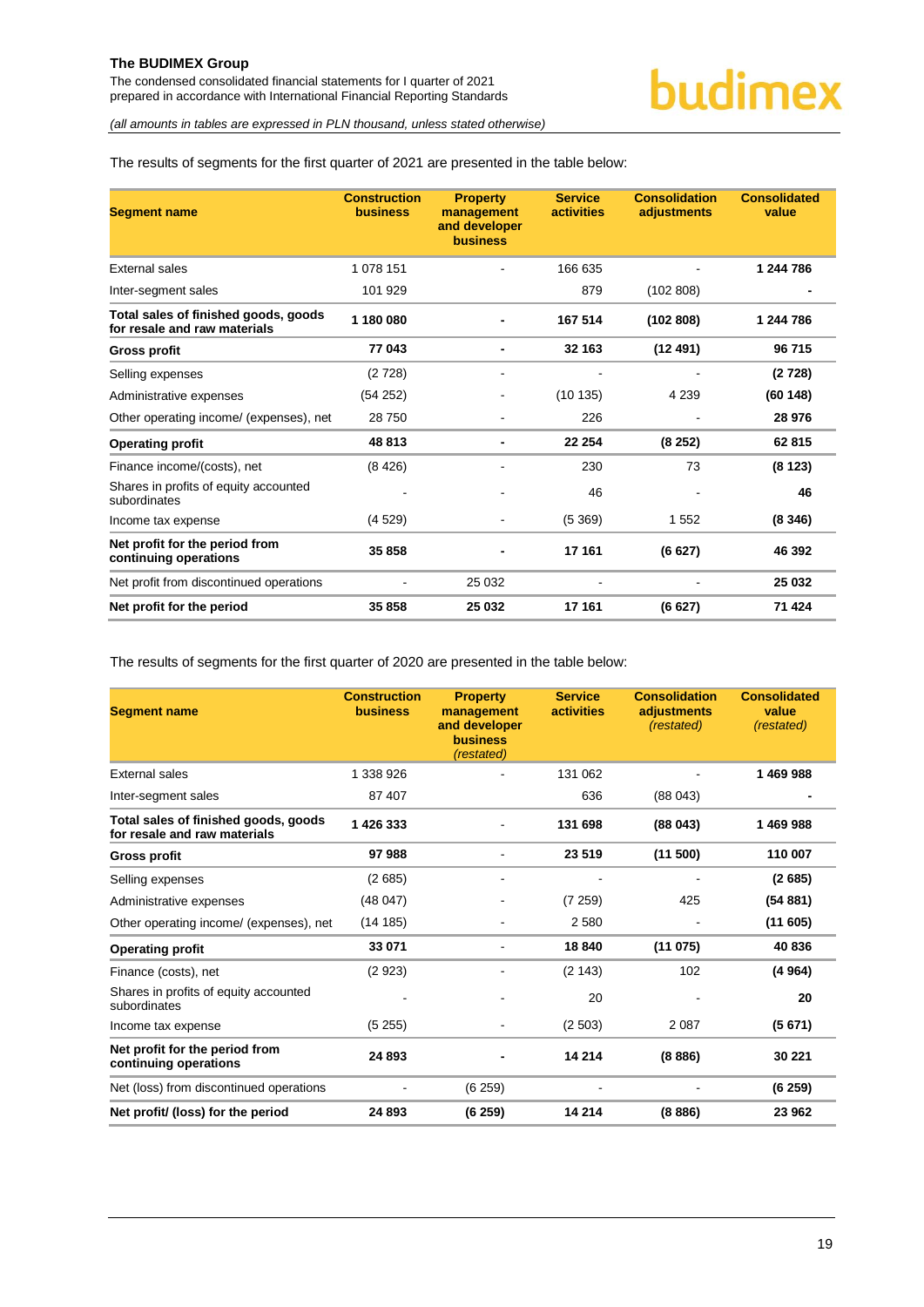# <span id="page-20-0"></span>**9. Revenue from sale of finished goods, services, goods for resale and raw materials, by category**

#### <span id="page-20-1"></span>**9.1. Sales revenue, by type of good or service**

In the first quarter of 2021 net sales of finished goods, services, goods for resale and raw materials, by type of good or service, were as follows:

| <b>Segment name</b>                                                  | <b>Construction</b><br><b>business</b> | <b>Service activities</b> | <b>Consolidation</b><br>adjustments | <b>Consolidated</b><br>financial data |
|----------------------------------------------------------------------|----------------------------------------|---------------------------|-------------------------------------|---------------------------------------|
| Sales of construction and assembly services                          | 1 162 204                              |                           | (97845)                             | 1 064 359                             |
| Sales of other services                                              | 4 1 4 8                                | 167 514                   | (4963)                              | 166 699                               |
| Sales of finished goods                                              | 12729                                  |                           |                                     | 12729                                 |
| Sales of goods for resale and raw materials                          | 999                                    | $\blacksquare$            | $\blacksquare$                      | 999                                   |
| Total sales of finished goods, goods for<br>resale and raw materials | 1 180 080                              | 167 514                   | (102 808)                           | 1 244 786                             |

In the first quarter of 2020 net sales of finished goods, services, goods for resale and raw materials, by type of good or service, were as follows:

| <b>Segment name</b>                                                  | <b>Construction</b><br><b>business</b> | <b>Service activities</b> | <b>Consolidation</b><br>adjustments<br>(restated) | <b>Consolidated</b><br>financial data<br><i>(restated)</i> |
|----------------------------------------------------------------------|----------------------------------------|---------------------------|---------------------------------------------------|------------------------------------------------------------|
| Sales of construction and assembly services                          | 1416368                                |                           | (86979)                                           | 1 329 389                                                  |
| Sales of other services                                              | 1 3 3 3                                | 131 698                   | (1064)                                            | 131 967                                                    |
| Sales of finished goods                                              | 7 174                                  |                           |                                                   | 7 1 7 4                                                    |
| Sales of goods for resale and raw materials                          | 1458                                   | ۰                         | $\overline{\phantom{0}}$                          | 1458                                                       |
| Total sales of finished goods, goods for<br>resale and raw materials | 426 333                                | 131 698                   | (88043)                                           | 1469988                                                    |

#### <span id="page-20-2"></span>**9.2. Sales revenue, by geographical area**

In the first quarter of 2021 net sales of finished goods, services, goods for resale and raw materials, by geographical area, were as follows:

| <b>Segment name</b>                                                  | <b>Construction</b><br><b>business</b> | <b>Service activities</b> | <b>Consolidation</b><br>adjustments | <b>Consolidated</b><br>financial data |
|----------------------------------------------------------------------|----------------------------------------|---------------------------|-------------------------------------|---------------------------------------|
| Poland                                                               | 1 099 938                              | 167 439                   | (102 808)                           | 1 164 569                             |
| Germany                                                              | 57 490                                 | -                         |                                     | 57490                                 |
| Other EU countries                                                   | 22 652                                 | 75                        | $\overline{\phantom{a}}$            | 22727                                 |
| Total sales of finished goods, goods for<br>resale and raw materials | 1 180 080                              | 167 514                   | (102 808)                           | 1 244 786                             |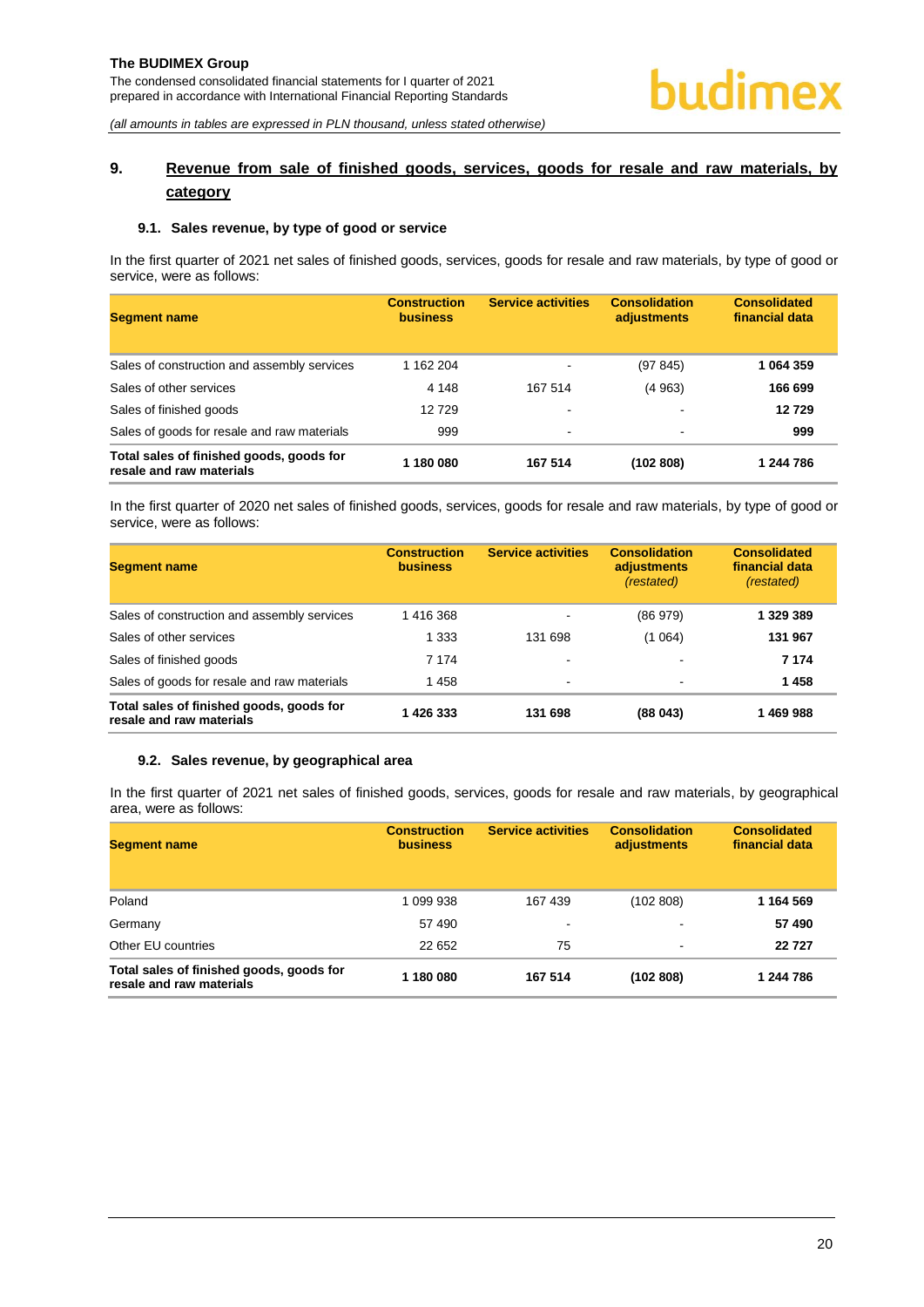The condensed consolidated financial statements for I quarter of 2021 prepared in accordance with International Financial Reporting Standards

*(all amounts in tables are expressed in PLN thousand, unless stated otherwise)*

In the first quarter of 2020 net sales of finished goods, services, goods for resale and raw materials, by geographical area, were as follows:

| <b>Segment name</b>                                                  | <b>Construction</b><br><b>business</b> | <b>Service activities</b> | <b>Consolidation</b><br>adjustments<br><i>(restated)</i> | <b>Consolidated</b><br>financial data<br><i>(restated)</i> |
|----------------------------------------------------------------------|----------------------------------------|---------------------------|----------------------------------------------------------|------------------------------------------------------------|
| Poland                                                               | 1 324 975                              | 131 668                   | (88043)                                                  | 1 368 600                                                  |
| Germany                                                              | 57 131                                 | 30                        |                                                          | 57 161                                                     |
| Other EU countries                                                   | 41 266                                 | ۰                         | $\overline{\phantom{0}}$                                 | 41 266                                                     |
| Other countries                                                      | 2961                                   | ۰                         | $\overline{\phantom{0}}$                                 | 2961                                                       |
| Total sales of finished goods, goods for<br>resale and raw materials | 1 426 333                              | 131 698                   | (88043)                                                  | 1469988                                                    |

#### <span id="page-21-0"></span>**9.3. Sales revenue of the segment "Construction business" by construction type**

Net sales of finished goods, services, goods for resale and raw materials of the "Construction business" as the most significant operating segment of the Budimex Group were additionally analysed by type of construction objects. Data for the first quarter of 2021 and the first quarter of 2020 were as follows:

| <b>Type of construction</b>                                                                        | Sales revenue for a 3-month period ended: |               |  |
|----------------------------------------------------------------------------------------------------|-------------------------------------------|---------------|--|
|                                                                                                    | 31 March 2021                             | 31 March 2020 |  |
| Land-engineering                                                                                   | 382 277                                   | 552 025       |  |
| Railway                                                                                            | 274 658                                   | 279 344       |  |
| General construction, of which:                                                                    | 523 145                                   | 594 964       |  |
| - non-residential                                                                                  | 415863                                    | 441461        |  |
| - residential                                                                                      | 107282                                    | 153 503       |  |
| Net sales of finished goods, goods for resale and raw<br>materials - Construction business segment | 1 180 080                                 | 1426333       |  |

## <span id="page-21-1"></span>**10. Related party transactions**

Transactions with related parties made in the first quarter of 2021 and in the first quarter of 2020 and unsettled balances of receivables and liabilities as at 31 March 2021 and 31 December 2020 are presented in the tables below:

|                                                             | Receivables*         |                  | Liabilities*  |                  |
|-------------------------------------------------------------|----------------------|------------------|---------------|------------------|
|                                                             | <b>31 March 2021</b> | 31 December 2020 | 31 March 2021 | 31 December 2020 |
| Parent and it related parties<br>(the Ferrovial Group)      |                      | 1864             | 26 687        | 25 7 34          |
| Jointly controlled entities                                 | 2 2 7 8              | 2657             | 773           | 777              |
| Associates                                                  | 98                   | 105              | 28            | 28               |
| Other related entities - non-consolidated<br>subsidiaries** | 21                   | 62               | -             |                  |
| Other related entities – other**                            | 6                    | 11 005           | 18            |                  |
| Other related entities – through key<br>personnel**         |                      | 2                | 1 0 4 8       | 1 1 6 4          |
| <b>Total settlements with related parties</b>               | 2 4 0 3              | 15 695           | 28 5 54       | 27 703           |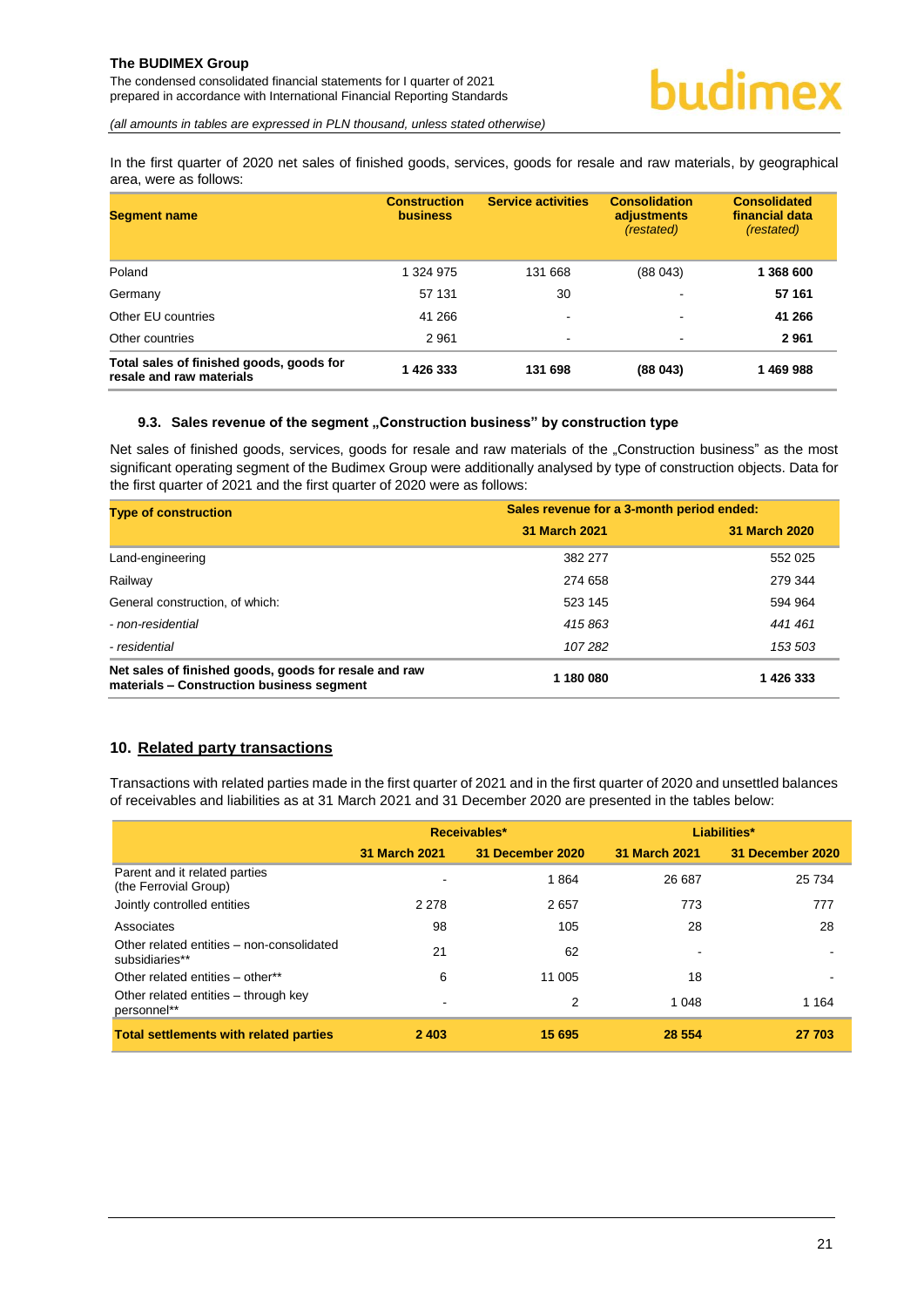The condensed consolidated financial statements for I quarter of 2021 prepared in accordance with International Financial Reporting Standards

# urdimex

*(all amounts in tables are expressed in PLN thousand, unless stated otherwise)*

|                                                        | Sales of finished goods and services* |         | Purchase of finished goods and<br>services* |        |  |
|--------------------------------------------------------|---------------------------------------|---------|---------------------------------------------|--------|--|
|                                                        | 3-month period ended 31 March         |         | 3-month period ended 31 March               |        |  |
|                                                        | 2021                                  | 2020    | 2021                                        | 2020   |  |
| Parent and it related parties<br>(the Ferrovial Group) |                                       |         | (6013)                                      | (6947) |  |
| Jointly controlled entities                            | 627                                   | 1 9 0 5 | (7)                                         | (12)   |  |
| Associates                                             | 6                                     | 6       | (320)                                       | (331)  |  |
| Other related entities - through key personnel**       | 262                                   |         | $\,$                                        | (200)  |  |
| <b>Total transactions with related parties</b>         | 895                                   | 1911    | (6340)                                      | (7490) |  |

|                                                        | <b>Finance (costs)/ income*</b><br>3-month period ended 31 March |      | Operating (costs)/ income*<br>3-month period ended 31 March |      |
|--------------------------------------------------------|------------------------------------------------------------------|------|-------------------------------------------------------------|------|
|                                                        | 2021                                                             | 2020 | 2021                                                        | 2020 |
| Parent and it related parties<br>(the Ferrovial Group) |                                                                  |      | 15                                                          |      |
| Other related entities - other**                       | $\overline{\phantom{a}}$                                         |      | (44)                                                        |      |
| <b>Total transactions with related parties</b>         | -                                                                |      | (29)                                                        |      |

\*) The figures presented in the note encompass the data reported within the discontinued operations.

\*\*) Other related parties represent controlled or jointly controlled entities or entities, on which the key management person of the Parent Company or of the subsidiary of the Budimex Group or his close relative exercises significant influence, or has significant number of votes at the shareholders' meeting of this company.

Inter-Group transactions are made on an arm's length basis.

# <span id="page-22-0"></span>**11. Factors which will affect results achieved by the Group in a period covering at least the next quarter**

The most important factors that may have an impact on the Group's financial position in the perspective of at least the next quarter include:

• further development of the coronavirus pandemic and changes in the level of economic activity,

• availability of staff,

• risks related to logistics and transport of construction materials,

• volatility of exchange rates, which affect the level of sales revenues and operating costs as well as the result from the valuation and settlement of foreign currency forward transactions,

• high demand for the services of subcontractors, affecting the quality and timeliness of the work performed,

• the level of prices of construction materials and services affecting the level of direct costs of contracts,

• the level of competition in public tenders,

• intensification of activities aimed at recovering overdue receivables covered by write-downs and strengthening operational and financial control over the performed contracts,

• results of pending court cases, which are described in more detail in Note 16 to these consolidated financial statements,

• changes in tax regulations affecting the construction industry.

# <span id="page-22-1"></span>**12. Description of significant achievements or failures of the Budimex Group in the I quarter of 2021, key events concerning the Group's operations and significant events after 31 March 2021**

Due to the signing of the conditional agreement for the sale of Budimex Nieruchomości on 22 February 2021 the developer segment is presented as discontinued operations (both in the financial statements for the 1st quarter of 2021 and in the comparable data for the 1st quarter of 2020) in accordance with IFRS 5. Continuing operations of the Group cover construction and service segments.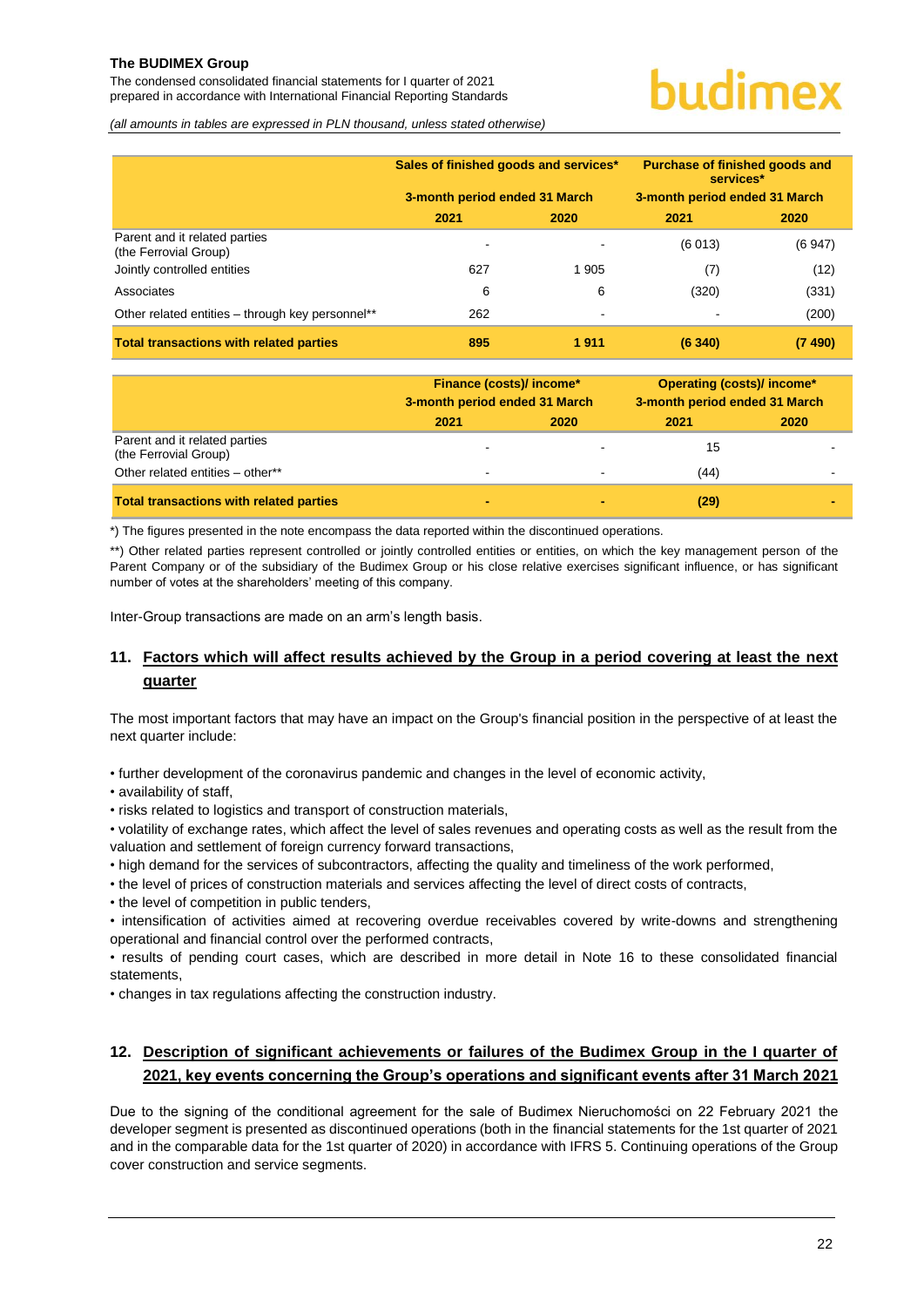In the first quarter of 2021, the operating profitability of Budimex Group from continuing operations was noticeably higher than in the corresponding period of the previous year.

In the construction segment profitability improved mainly due to the good profitability of railway contracts, as well as better result on other operating activity. Less favorable weather conditions during the winter season, which made it more difficult to carry out construction works, resulted in a decline in sales revenues compared to the same period last year. Additionally, in the road segment, several significant contracts are currently in the design stage, which translates into relatively low sales revenues.

In the first quarter of 2021, the service segment, whose financial performance is driven by FBSerwis Group, continued its dynamic development, increasing sales revenues by 27% compared to the same period last year. Furthermore, increase in sales resulted in enhanced operating profit and gross profit, supported by strong financial results of the municipal waste management segment.

The results of the developer segment (presented as discontinued operations) in the first quarter of 2021 were much better than in the first quarter of the previous year. 346 notarial deeds were signed compared to the 4 signed in the first quarter of 2020. The large increase in the volume of notarial deeds results directly from the schedule of project realization and the transfer of completed apartments to clients. Presales amounted to 494 apartments compared to 541 in the same period of last year.

The order portfolio of Budimex Group is profitable and ensures high workload for the following quarters. The structure of the portfolio has not changed significantly over the last year - the portfolio is mainly based on infrastructure and railway contracts, which account for over 2/3 of its value.

The order portfolio of Budimex Group as at 31 March 2021 amounted to PLN 12 753 644 thousand. The value of contracts signed between January and March 2021 was PLN 992 558 thousand. Additionally, the value of the contracts with the lowest bids or tenders where Group's offer is rated the highest by the Investors is over PLN 3 billion.

The cash position of the Budimex Group companies is stable and allows for undisturbed operating conditions and financing of investment activities. In order to maintain the robust condition and financial liquidity of our subcontractors and suppliers, advance payments are still offered for the services and materials.

The ongoing state of epidemic in Poland did not have a significant impact on the Group's financial parameters for the first quarter of 2021. The threat related to the spreading of the coronavirus is actively managed, inter alia, by the introduction of possibility of telework, providing disinfection measures for employees or reorganization of the office space to ensure compliance with the recommendations of the Main Sanitary Inspectorate. Additionally, employee testing is carried out on a regular basis to minimize the risk of further infections. Budimex SA also declares its readiness to organize vaccinations as an employer. Until the moment of preparation of these financial statements, coronavirus outbreak did not have a significant impact on the Group's operating activity.

In the period from 31 March 2021 to the date of preparation of these condensed consolidated financial statements no other significant events took place.

#### <span id="page-23-0"></span>**13. Issue, redemption and repayment of debt and equity securities**

In the first quarter of 2021 Budimex SA and Group companies did not issue, redeem or repay debt or equity securities.

# <span id="page-23-1"></span>**14. The Management Board's position on the feasibility of results stated in the financial forecasts published earlier for the year in view of the financial results presented in the quarterly report in relation to the projected results**

Budimex SA did not publish any forecasts.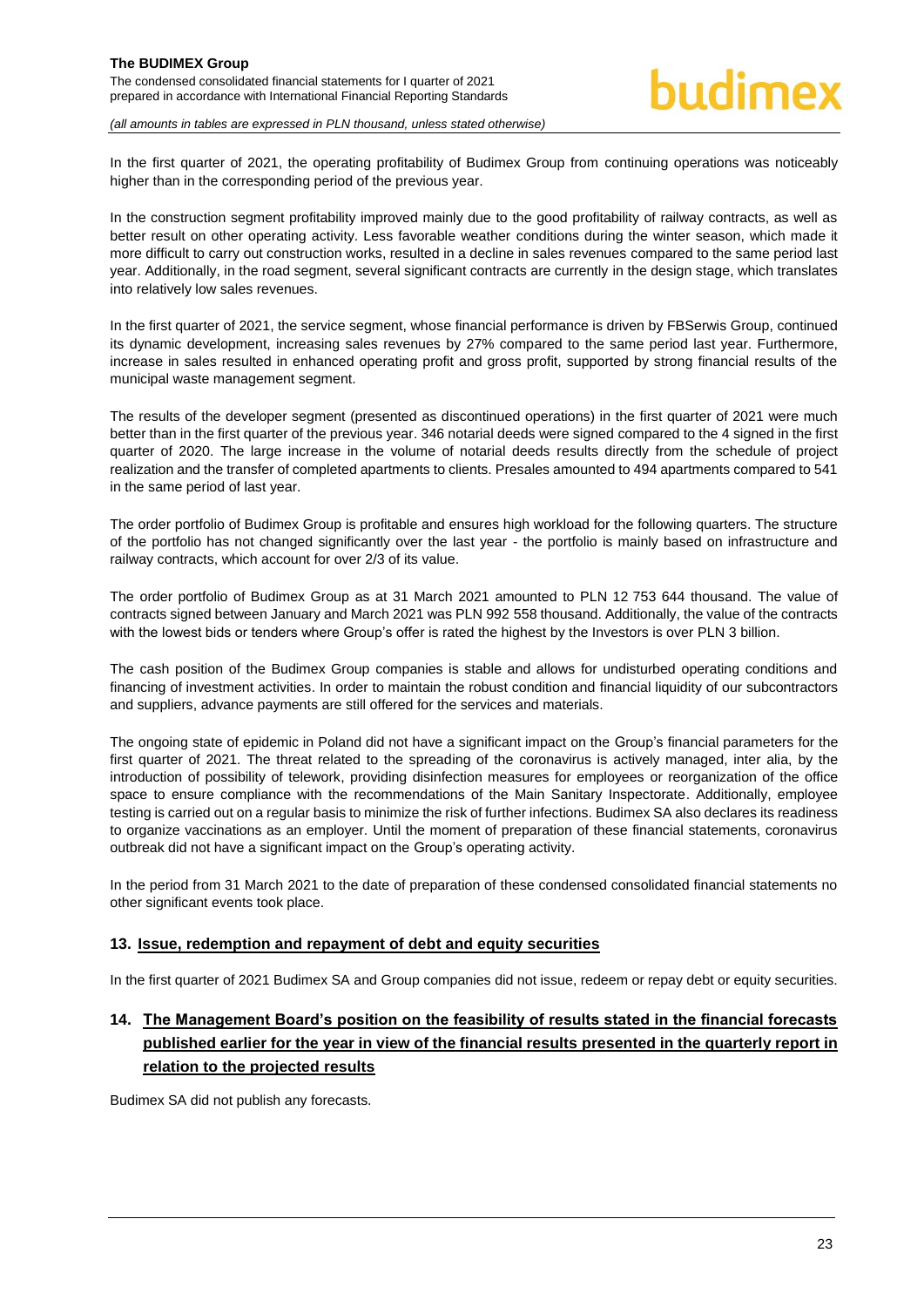# <span id="page-24-0"></span>**15. Statement of ownership of shares of Budimex SA or rights to such shares (options) held by the managing or supervisory persons of Budimex SA as at the date of publication of this report together with indication of changes in the ownership in the I quarter of 2021**

As at the date of publication of the report members of the Management Board and Supervisory Board of Budimex SA held the following number of shares:

| Marcin Wegłowski  | (Management Board member)           | 2 830 shares |
|-------------------|-------------------------------------|--------------|
| Marek Michałowski | (chairman of the Supervisory Board) | 4 000 shares |

Above mentioned members of the Management Board and Supervisory Board do not own share options of the company. As at the date of publication of this report other managing and supervisory persons of Budimex SA do not hold its shares or share options. There was no change in the status of ownership from the date of publication of the annual report for the year 2020, i.e. 25 March 2021.

# <span id="page-24-1"></span>**16. Proceedings pending as at 31 March 2021 before court, competent arbitration body or any public administration authority**

The total value of legal proceedings in progress in respect of liabilities and receivables as at 31 March 2021 was PLN 708 754 thousand. Excess of the value of proceedings against Group companies over proceedings relating to claims of Group companies amounted to PLN 34 730 thousand.

In accordance with information in the possession of Budimex SA, the total value of legal proceedings in progress in respect of liabilities of Budimex SA and its subsidiaries as at 31 March 2021 was PLN 371 742 thousand. These proceedings involve the Group companies' operating activity.

The largest item in terms of the value of the dispute was the lawsuit against Budimex SA and Ferrovial Agroman SA in Madrid, members of the consortium related to implementation of the contract "Construction of the new premises for the Silesian Museum in Katowice" concluded on 7 June 2011, filed on 24 July 2017 by the claimant – the Silesian Museum in Katowice. The Claimant requests that the Defendants are either condemned in solidum to pay the amount of PLN 122 758 thousand plus statutory interest from the date the lawsuit was filed for improper performance of the obligation under the Contract, either alternatively the court adjudges the claim for decreasing the price by PLN 34 675 thousand as the reimbursement of part of the remuneration, which was wrongly paid in Claimant's opinion. Article 471 of the Civil Code was specified as the grounds for pursuing the main claim, and the provisions on statutory warranty were specified for the alternative claim.

In the opinion of the Management Board of Budimex SA the claims in the lawsuit are groundless. The irregularities, which in the Claimant's opinion constitute actual grounds of the claims, provided that these do exist, do not result from actions or omissions of the consortium. Moreover, proper performance of the building by the consortium was confirmed by the Claimant issuing the Work Acceptance Certificate and Implementation Certificate for the Silesian Museum building in Katowice. The Management Board assesses that the provisions for warranty repairs recognised beforehand fully cover the risks related to contract implementation. Budimex SA filed its response to the claim on 31 October 2017 and supplemented it in January 2018. The court successfully delivered a copy of the claim to Ferrovial Agroman SA on 21 September 2018. Ferrovial Agroman SA filed a reply to the statement of claim on 22 October 2018. The first hearing took place on 11 March 2019, during which the court obliged the parties to pay an advance towards the remuneration of the research institute which will prepare an opinion on the case. As at the date of the report, the date of the next hearing is not known.

Another significant case concerns a request for arbitration submitted by Steinmüller Babcock Environment GmbH ("Steinmüller") to the Secretariat of the International Court of Arbitration at the International Chamber of Commerce in Paris on 20 December 2019. The application is based on the allegations of breach by Budimex SA of the consortium agreement concluded between Budimex SA and Steinmüller in connection with the joint performance of construction works regarding the public procurement under the name "Construction of a new heat and power plant in Vilnius - Lot 1" for JSC "Vilniaus kogeneracine jegaine" with its seat in Vilnius (Lithuania) and includes a request that the adjudicating panel establish intra-consortium liability of Budimex SA towards the claimant for any damage or claims that arose (or may arise) as a result of alleged delayed or improper performance by Budimex SA of its scope of work for which the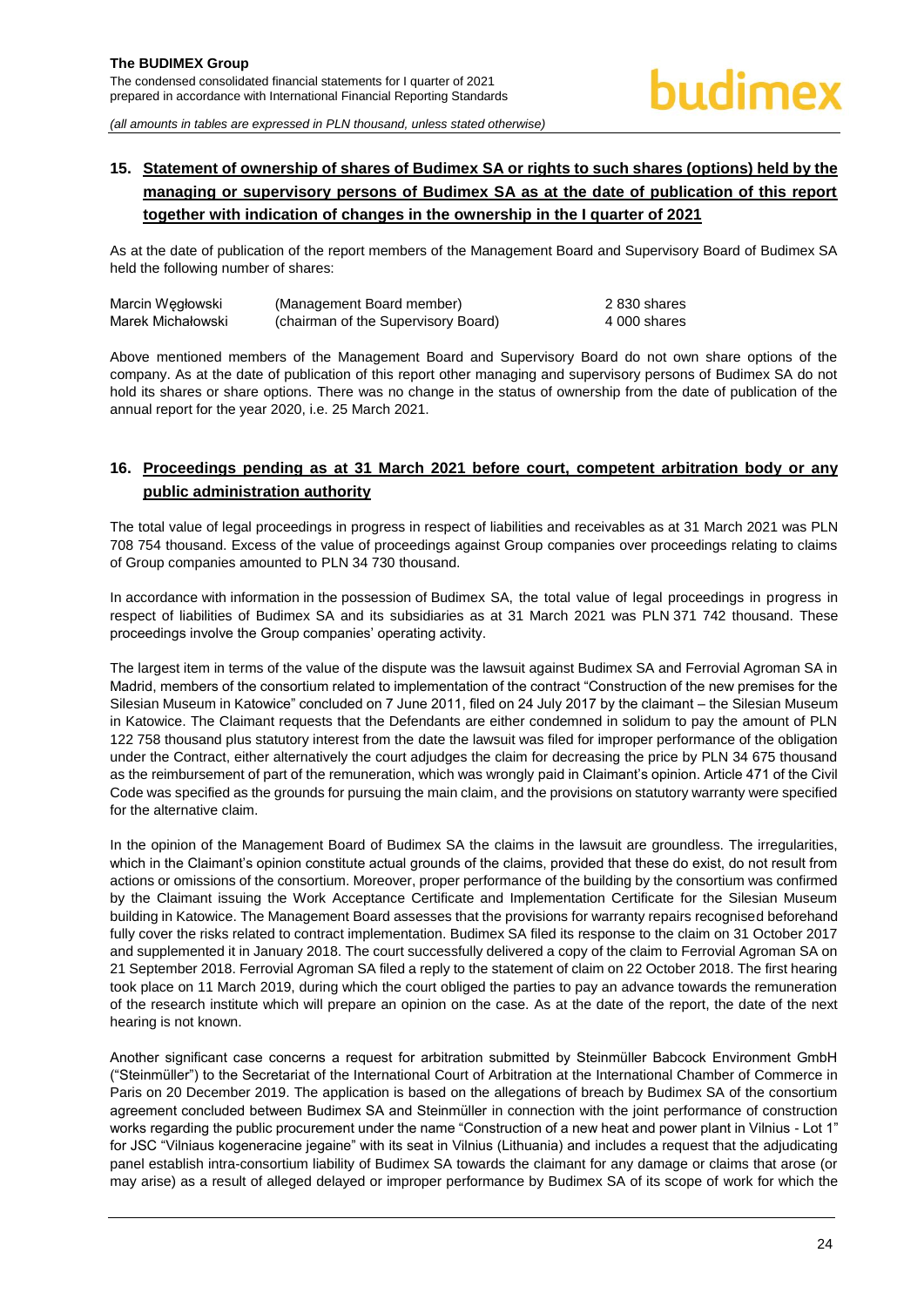consortium may be liable. For the purposes of the arbitration proceedings, Steinmüller determined the value of its claims at EUR 25 million, i.e. PLN 105 875 thousand.

In the opinion of the Management Board of Budimex SA, the claims covered by the Request for Arbitration are groundless and, above all, premature. The consortium submitted a number of claims to the contract engineer for an extension of the time for completion of the works, for reasons both beyond the control of the parties to the contract and dependent solely on the contracting authority.

In response, on 28 February 2020 Budimex SA submitted a response to the request for arbitration along with counterclaims against Steinmüller. Budimex SA demands that the adjudicating panel dismisses Steinmüller's claims entirely as unfounded, and also presented counterclaims against Steinmüller, in particular for a recognition that the delays in the performance of the construction works are due to reasons attributable to Steinmüller. The estimated value of mutual claims of Budimex SA against Steinmüller was determined at EUR 26 537 thousand, i.e. PLN 114 904 thousand.

On 27 May 2020 the parties and the adjudicating panel signed the act of mission. According to the agreed procedure schedule, Steinmüller filed a Statement of Claim on 18 December 2020. At the joint request of the parties, on 19 February 2021 the adjudicating panel agreed to modify the procedure schedule by postponing the dates of the various activities by approximately 6 months. As a result of this modification, Budimex SA should file a Statement of Defence and Counterclaim by 29 October 2021 and the hearing should take place between February and April 2023.

Another legal proceedings with a material value relate to the claim filed on 5 March 2008 by Miejskie Wodociągi i Kanalizacja w Bydgoszczy Sp. z o.o. requesting that the amount of PLN 25 252 thousand be awarded jointly and severally against the consortium to which the Budimex SA and Budimex Dromex SA belonged. The claim relates to the replacement of contractor costs incurred by the investor when the consortium rescinded the contract. The Budimex Group's share in consortium was 90%, therefore the value of the claim for which Budimex SA is liable is PLN 22 727 thousand. On 12 July 2017, the court of the first instance awarded against Budimex SA only the amount of PLN 22 thousand (towards reimbursement of the costs of expert opinions commissioned by the claimant), and dismissed the claim in its entirety. An appeal against the judgment was filed both by the claimant (against the entire judgment) and the defendant (against a part of the judgement – i.e. the amount of PLN 22 thousand). Currently, the parties await setting the date for the hearing before the court of the second instance.

As at the date of this report, the final outcome of the remaining proceedings is not known. For all legal proceedings which – according to the Group – may finish in an unfavourable way, provisions were recognised in the amount that takes into account the risk estimated by the Group.

The total value of legal proceedings pending in respect of claims of Budimex SA and its subsidiaries amounted to PLN 337 012 thousand as at 31 March 2021. Apart from the above described case brought by Budimex SA against Steinmüller Babcock Environment GmbH, the remaining proceedings relate mainly to the recovery of overdue receivables from business partners and to additional claims in respect of the construction work performed. As at the date of this report, the final outcome of the proceedings is not known.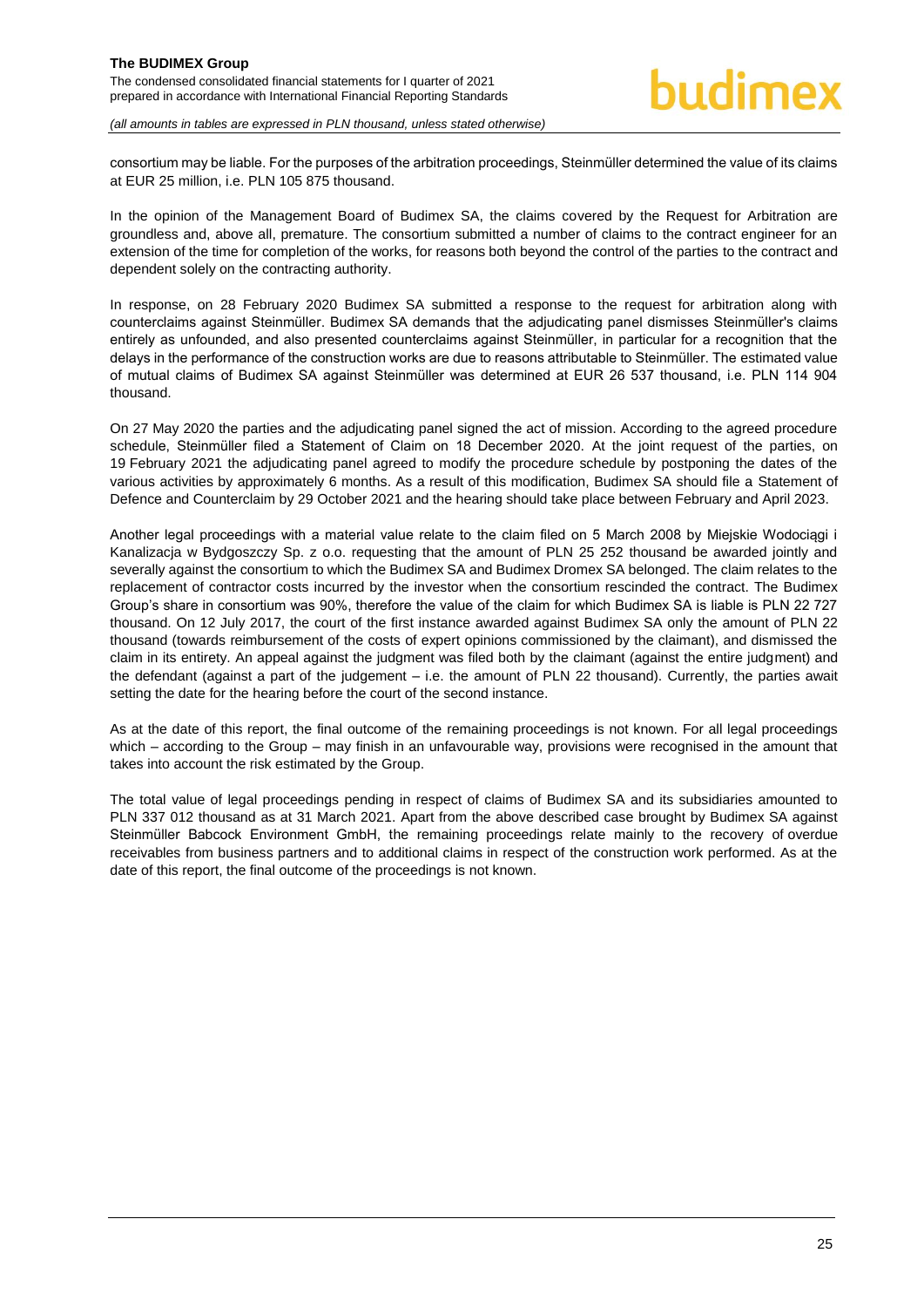#### <span id="page-26-0"></span>**17. Contingent assets and contingent liabilities**

|                                               | 31 March 2021 | 31 December 2020 |
|-----------------------------------------------|---------------|------------------|
| <b>Contingent assets</b>                      |               |                  |
| From other entities, of which:                |               |                  |
| - guarantees and sureties received            | 637 925       | 615 095          |
| - bills of exchange received as security      | 11 056        | 11 237           |
| From other entities, total                    | 648 981       | 626 332          |
| <b>Total contingent assets</b>                | 648 981       | 626 332          |
| <b>Contingent liabilities</b>                 |               |                  |
| To other entities, of which:                  |               |                  |
| - guarantees and sureties issued              | 4 296 589     | 4 333 352        |
| - promissory notes issued as performance bond | 12 2 35       | 12797            |
| To other entities, total                      | 4 308 824     | 4 346 149        |
| Other contingent liabilities                  | 181           | 181              |
| <b>Total contingent liabilities</b>           | 4 309 005     | 4 346 330        |
| <b>Total contingent items</b>                 | (3660024)     | (3719998)        |

Contingent assets arising from guarantees and sureties represent guarantees and surities issued by banks or other entities in favour of Budimex Group companies serving as security for the Group's claims against contractors in connection with executed construction contracts.

Contingent liabilities arising from guarantees and sureties comprise mainly guarantees issued by banks to business partners of the Group companies to secure their claims against the Group companies that may arise on the grounds of executed construction contracts. The banks are entitled to recourse claims against Group companies under these guarantees. Guarantees issued to the investors of the Group represent an alternative, to the retentions held, method of securing potential investor claims relating to construction contracts. At the same time, the risk relating to warranty repairs assessed by the Management Board of the Group as probable was appropriately reflected in the warranty repair provision, as described in note 7 to these condensed consolidated financial statements.

The promissory notes issued represent security for liabilities settlement towards strategic suppliers of Group companies, while bills of exchange received and recognised under contingent assets represent security for receivables payment due to Group companies from their customers.